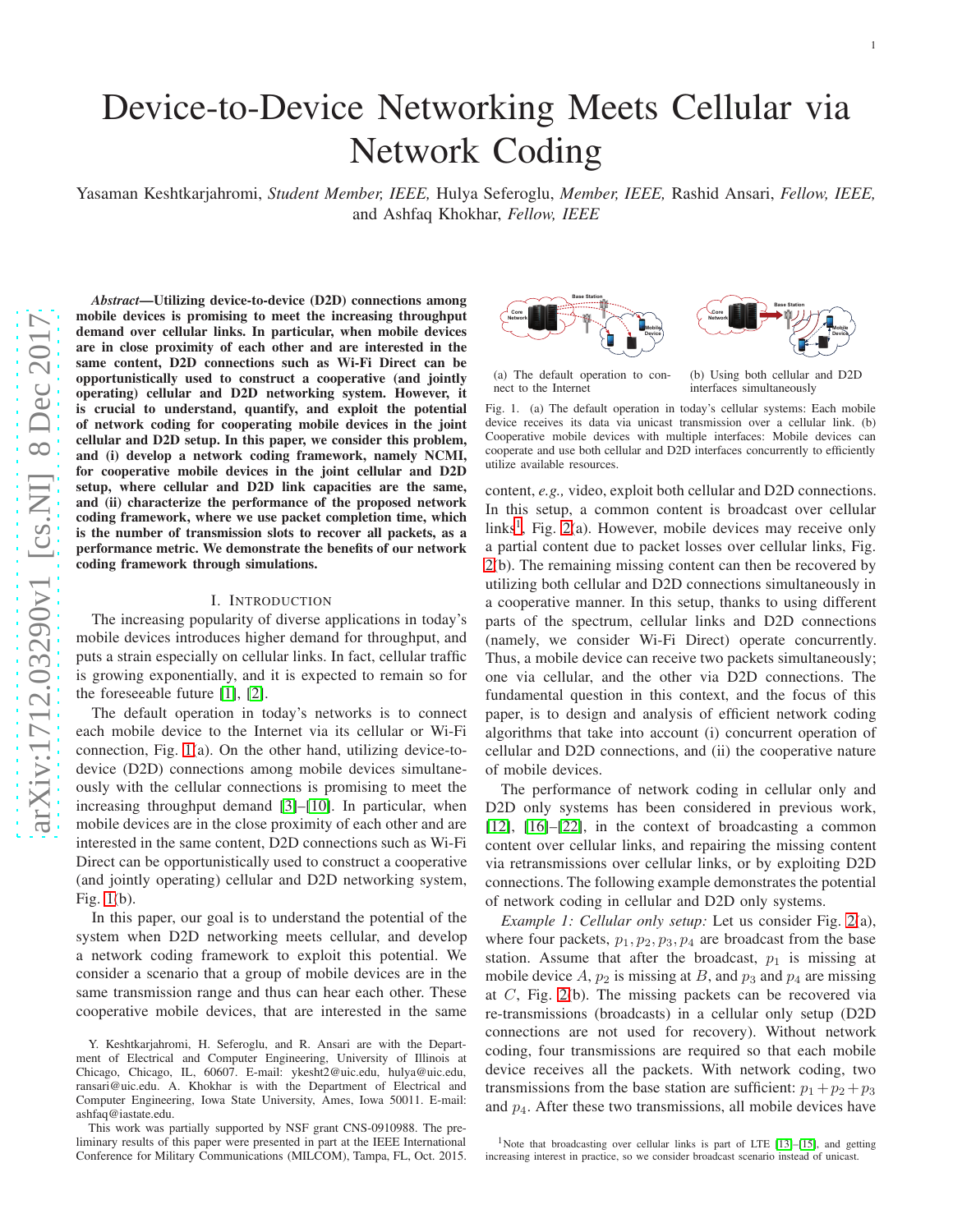

(b) Missing packets after broadcast

<span id="page-1-0"></span>Fig. 2. Example scenario with packet losses. (a) Packets  $p_1$ ,  $p_2$ ,  $p_3$ , and  $p_4$ are broadcast from the base station. (b) After the broadcast,  $p_1$  is missing at mobile device  $A$ ,  $p_2$  is missing at  $B$ , and  $p_3$  and  $p_4$  are missing at  $C$ .

the complete set of packets. As seen, network coding reduces four transmissions to two, which shows the benefit of network coding in *cellular only* setup.

*D2D only setup:* Now let us consider packet recovery by exploiting only D2D connections (cellular connections are not used for recovery). Assume that  $p_1$  is missing at mobile device A,  $p_2$  is missing at B, and  $p_3$  and  $p_4$  are missing at C. Without network coding, four transmissions are required to recover all missing packets in all mobile devices. With network coding by exploiting D2D connections, two transmissions are sufficient: (i) mobile device B broadcasts  $p_1 + p_3$ , and (ii) A broadcasts  $p_2 + p_4$ . After these two transmissions, all mobile devices have all the packets. In this example, by taking advantage of network coding, the number of transmissions are reduced from four to two transmissions.

The above example demonstrates the benefit of network coding in *cellular only* and *D2D only* setups. Yet, mobile devices are not limited to operate in *cellular only* and *D2D only* setups. Indeed, mobile devices can exploit multiple interfaces simultaneously including cellular and D2D connections. The following example demonstrates the potential of network coding in the *joint cellular and D2D* setup.

*Example 2: Joint cellular and D2D setup:* Let us consider Fig. [2\(](#page-1-0)b) again, and assume that after the broadcast,  $p_1$  is missing at A,  $p_2$  is missing at B, and  $p_3$  and  $p_4$  are missing at C. In order to recover the missing packets, we exploit both cellular and D2D links; each mobile device can receive two simultaneous packets, one of which is transmitted through the cellular links from the source and the other is transmitted through a D2D link from one of the mobile devices. We assume that cellular and D2D links have the same capacity. For this example, the following transmissions are simultaneously made to recover the missing packets: (i) the base station broadcasts  $p_1 + p_3$  via cellular links, and (ii) mobile device A broadcasts  $p_2 + p_4$  via D2D links. As seen, the number of transmission slots is reduced to one from two as compared to Example [1.](#page-0-2)

As seen, mobile devices that use their cellular and D2D connections simultaneously and cooperatively have a potential of improving throughput significantly. However, it is crucial to understand and quantify the potential of network coding for cooperating mobile devices in joint cellular and D2D setup. In this paper, we consider this problem, and (i) develop a network coding framework, called *network coding for multiple interfaces (i.e., jointly operating cellular and D2D interfaces) (NCMI)*, for cooperative mobile devices, where cellular and D2D link capacities are the same, and (ii) characterize the performance of the proposed network coding framework, where we use packet completion time, which is the number of transmission slots to recover all packets, as a performance metric. The following are the key contributions of this work:

- We propose a network coding algorithm; NCMI-Batch, where packets are network coded as a batch (of packets) to improve the throughput of cooperative mobile devices in a joint cellular and D2D setup. By taking into account the number of packets that each mobile device would like to receive for packet recovery, we develop an upper bound on the packet completion time of NCMI-Batch.
- For the same joint cellular and D2D setup, we develop a network coding algorithm; NCMI-Instant, where packets are network coded in a way that they can be decoded immediately after they are received. NCMI-Instant is crucial for applications with deadline constraints. Furthermore, we characterize the performance of NCMI-Instant, and develop an upper bound on its packet completion time.
- We develop a lower bound on the packet completion time when any network coding algorithm is employed in the joint cellular and D2D setup.
- We evaluate NCMI-Batch and NCMI-Instant for different numbers of devices and packets, and different loss probabilities. The simulation results show that our algorithms significantly improve packet completion time as compared to baselines, and the upper bounds we developed for NCMI-Batch and NCMI-Instant are tight.

The structure of the rest of this paper is as follows. Section [II](#page-1-1) presents preliminaries and our problem statement. Section [III](#page-2-0) presents our proposed network coding algorithm, and provides our upper bound analysis. Section [IV](#page-10-0) presents the lower bound on the performance of any network coding algorithm. Section [V](#page-10-1) presents simulation results. Section [VI](#page-13-0) presents related work. Section [VII](#page-14-9) concludes the paper.

#### II. PRELIMINARIES & PROBLEM STATEMENT

<span id="page-1-1"></span>We consider a setup with  $N$  cooperative mobile devices, where N is the set of devices in our system with  $N = |N|$ . These devices are within close proximity of each other, so they are in the same transmission range. The mobile devices in  $N$  are interested in receiving packets  $p_m$  from set  $M$ , *i.e.*,  $p_m \in \mathcal{M}$  and  $M = |\mathcal{M}|$ .

The mobile devices in our system model are able to use cellular and D2D interfaces simultaneously to receive data. In particular, we consider a two-stage model for our joint cellular and D2D setup. In the first stage, all packets are broadcast to all devices via cellular links, while in the second stage, missing packets are recovered by utilizing cellular and D2D links jointly. This two-stage model fits well for error correction, because the cellular only operation in the first stage saves energy (as keeping multiple interfaces open increases energy consumption), and the joint cellular and D2D operation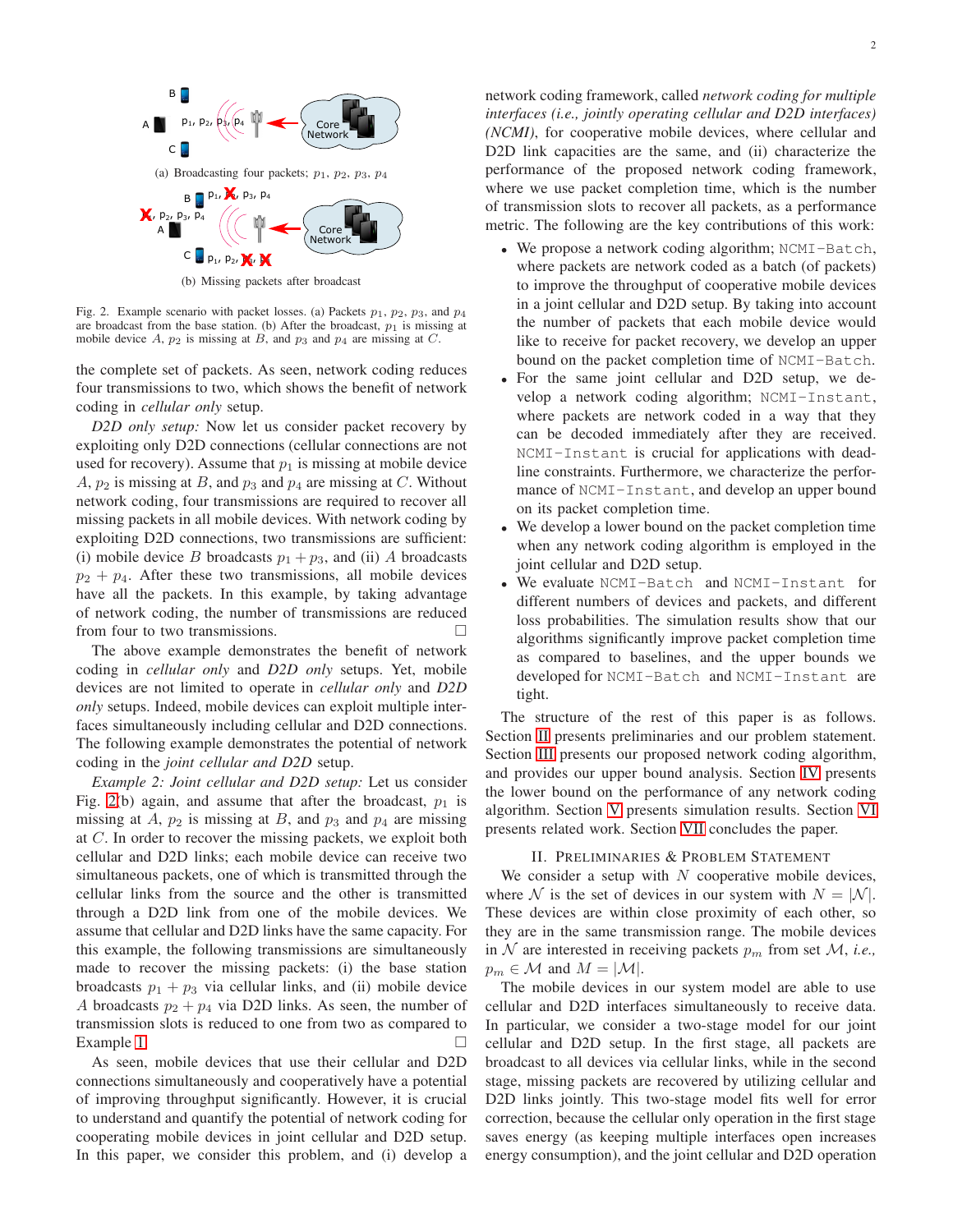in the second stage helps quickly recover missing packets while relieving the load on cellular links. In our setup, D2D links are only needed if some packets are lost over the cellular broadcast link. Thus, at time slots when there are no packet losses, which is common scenario for practical loss rates, D2D interfaces of devices would remain idle if we keep both cellular and D2D interfaces open in the first stage. However, idle interfaces, *i.e.,* even if no packet is transmitted or received, still consume energy [\[23\]](#page-14-10), [\[24\]](#page-14-11). Thus, our two-stage model is a good approach for mobile devices operating on batteries. Next, we further explain the operation of our two-stage model.

In the first stage, all packets are broadcast to all devices via cellular links. During the first stage, mobile devices may receive partial content due to packet losses over the cellular broadcast link. Thus, after the first stage, the set of packets that mobile device  $n \in \mathcal{N}$  has successfully received is  $\mathcal{H}_n$ , and is referred to as *Has* set of device n. The set of packets that is lost in the first stage at mobile device  $n$  is referred to as *Wants* set of device *n* and denoted by  $W_n$ ;  $W_n = M \setminus \mathcal{H}_n$ . Furthermore, we define the set  $\mathcal{M}_c$  as  $\mathcal{M}_c = \bigcap_{n \in \mathcal{N}} \mathcal{W}_n$ . Note that the packets in  $\mathcal{M}_c$  are not received by any devices during the first stage.

In the second stage, missing packets are recovered by utilizing cellular and D2D links jointly. In particular, a mobile device may receive two recovery packets; one from cellular link and another from D2D link, simultaneously. Exploiting joint cellular and D2D links has the potential of improving throughput [\[10\]](#page-14-3). In order to use the available resources more efficiently, we need to determine the best possible network coded packets to be transmitted over cellular and D2D links at each transmission slot. This is an open problem and the focus of this paper.

In particular, in this paper, we develop a network coding framework for multiple interfaces (NCMI) in a joint cellular and D2D setup to recover missing packets in the second stage. Namely, we develop NCMI-Batch based on batch network coding and NCMI-Instant based on instantly decodable network coding (IDNC) [\[25\]](#page-14-12). In NCMI-Batch, each transmitted packet to device  $n \in \mathcal{N}$  is a linear combination of the missing packets in that device and thus it carries information about all missing packets. Therefore, all missing packets can be decoded at device  $n$  once enough number of packets are received successfully by device  $n$ . In NCMI-Instant, each transmitted packet to device  $n \in \mathcal{N}$  carries information about only one of the missing packets at that device. Therefore, one missing packet can be decoded each time the transmitted packet is received successfully by device n.

The integral part of our work is to analyze the throughput performance of NCMI-Batch and NCMI-Instant. The amount of time required to recover the missing packets is an indicator of resource (such as energy, time, and bandwidth) consumption. Therefore, we consider the packet completion time as the performance metric, which is defined as follows:

*Definition 1:* Packet completion time T is the number of transmission slots in the second stage that are required for all mobile devices to receive and decode all packets in their *Wants* sets.

In our joint cellular and D2D setup,  $\eta_n, n \in \mathcal{N}$  denotes the

loss probability over the cellular link towards device n and  $\epsilon_{k,l}$ denotes the loss probability over the D2D link when device  $k$ transmits a packet to device l. We assume that  $\eta_n$  and  $\epsilon_{k,l}$  are i.i.d. according to a uniform distribution.

*Assumptions:* We assume, without loss of generality, that for each packet  $p_m \in \mathcal{M}$ , there is at least one mobile device that wants packet  $p_m$ . In other words,  $\forall p_m \in \mathcal{M}, \exists n \in \mathcal{N}$  such that  $p_m \in \mathcal{W}_n$ . This assumption does not violate generality, because packets that are not wanted by any of the devices could be removed from M.

#### III. NCMI AND UPPER BOUNDS ON T

<span id="page-2-0"></span>In this section, we develop network coding algorithms with multiple interfaces (NCMI) for the joint cellular and D2D setup, and provide upper bounds on their packet completion time. In particular, we develop two network coding algorithms; NCMI-Batch, which uses random linear network coding, and NCMI-Instant, which provides instant decodability guarantee. We first consider the case of no loss in the second stage, while there is loss in the first stage, and analyze NCMI-Batch and NCMI-Instant. The analysis with no loss provides us insight while designing network coding algorithms for the lossy scenario in the second stage. $<sup>2</sup>$  $<sup>2</sup>$  $<sup>2</sup>$ </sup>

#### *A. No Loss in the Second stage*

In this section, we assume that cellular connections in the first stage are lossy, but both the cellular and D2D connections are lossless in the second stage. Thus, all the transmitted packets in the second stage are received correctly. We develop network coding algorithms NCMI-Batch and NCMI-Instant, and develop upper bounds on the packet completion time.

<span id="page-2-2"></span>*1)* NCMI-Batch*:* In this section, we explain and analyze NCMI-Batch.

*a) Algorithm Description:* As we mentioned earlier in Section [II,](#page-1-1) our system model consists of two stages. In the first stage, all packets are broadcast to all devices via cellular links without network coding. In the second stage, both cellular and D2D links are utilized simultaneously and network coding is employed. In particular, both the source and one of the devices in the local area transmit network coded packets simultaneously at each transmission slot until there is no missing packet in the local area. In NCMI-Batch the transmitted packets are formed as a linear combination of the missing packets and thus carry information about all packets in the set  $M$ . Therefore, to minimize the packet completion time, the network coded packets to be transmitted from the source (through the cellular links) and in the local area among the mobile devices (through D2D links) are selected such that they contain as much information as possible about all missing packets. Next, we explain the details on how network coding is performed by the source and the local area devices at each transmission slot.

<span id="page-2-1"></span><sup>2</sup>We also note that computational complexity and signaling overhead of lossless NCMIs are lower as compared to their lossy versions as we will demonstrate later in this section and Appendix F. Thus, if D2D links are lossless, we can directly use lossless NCMI to enjoy lower computational complexity and signaling overhead.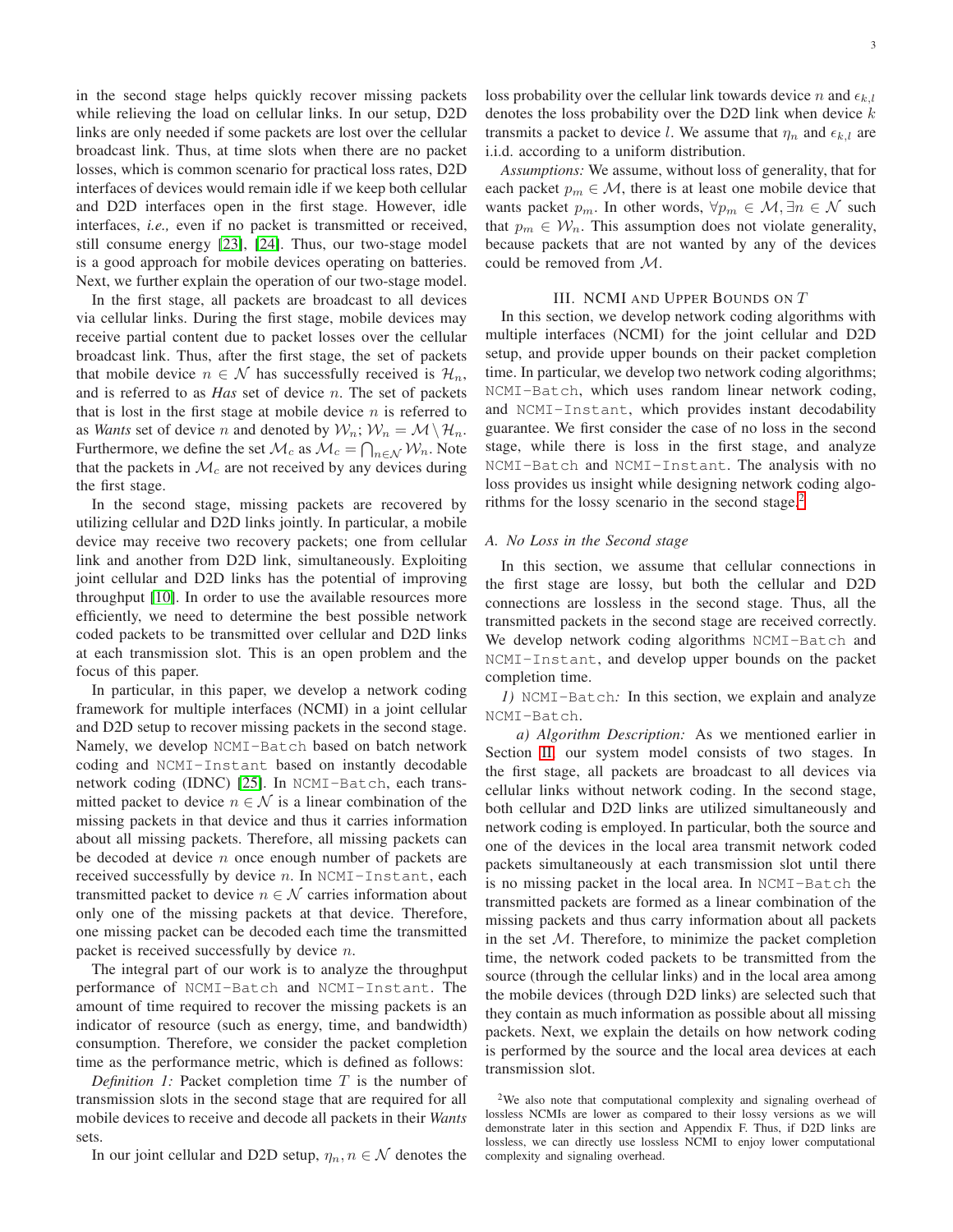The source (i) determines the missing packets in all mobile devices, and (ii) transmits linear combinations of these packets (using random linear network coding over a sufficiently large field) through cellular links. These network coded packets are innovative and beneficial for any device  $n$  for which  $|\mathcal{H}_n| \leq M$ , because these network coded packets carry information about all missing packets in the local area. After each transmission, if the received packet is innovative for device n, it is inserted into  $\mathcal{H}_n$  set. The procedure continues until each device *n* receives  $|\mathcal{W}_n|$  innovative packets.

On the other hand, in the local area, the mobile device  $n_{\text{max}}$  with the largest *Has* set has the most information about the missing packets among all cooperating devices. Therefore, at each transmission slot, one of the devices is selected randomly as the controller; the controller selects  $n_{\text{max}} = \arg \max_{n \in \mathcal{N}} |\mathcal{H}_n|$  as the transmitter. If there are multiple of such devices, one of them is selected randomly. The transmitter linearly combines all packets in its *Has* set,  $\mathcal{H}_{n_{\max}}$ , and broadcasts the network coded packet to all other mobile devices via D2D links. This network coded packet is beneficial to any device  $k \neq n_{max}$  (any device except for the transmitter) as long as  $W_k \setminus M_c$  is not an empty set. The reason is that device  $n_{max}$  has the most number of packets from the set M among all devices. Therefore,  $n_{max}$  is the only device that has innovative information about the missing packets at all devices  $k \in (\mathcal{N} \setminus n_{max})$ . After each transmission, if the received packet has innovative information for device n, the received packet is inserted into the *Has* set of device  $n.$  Note that the network coded packets that include packets from  $\mathcal{M}_c = \bigcap_{n \in \mathcal{N}} \mathcal{W}_n$  can only be transmitted from the source, since these packets do not exist in any of the devices. Therefore, the devices stop transmitting network coded packets through D2D links if each device n receives (i)  $|\mathcal{W}_n| - |\mathcal{M}_c|$ innovative packets from D2D links, or (ii)  $|\mathcal{W}_n|$  innovative packets from both the cellular and D2D links.

Next, we characterize how long it takes until all missing packets are recovered and calculate the packet completion time,  $T$ .

*b)* Upper Bound on T: In order to characterize the performance of proposed NCMI-Batch, we consider the worst case scenario and develop an upper bound on the packet completion time of NCMI-Batch. We note that NCMI-Batch is guaranteed to outperform the upper bound, as proved in Appendix A and shown in the simulation results.

*Theorem 1:* Packet completion time; T when NCMI-Batch is employed by cooperative mobile devices on a joint cellular and D2D setup is upper bounded by

<span id="page-3-1"></span>
$$
T \leq \left[ \max \left( \left| \mathcal{M}_c \right|, \frac{1}{3} \left( \max_{n \in \mathcal{N}} |\mathcal{W}_n| + \min_{n \in \mathcal{N}} |\mathcal{W}_n| \right), \frac{1}{2} \max_{n \in \mathcal{N}} |\mathcal{W}_n| \right) \right]
$$
(1)

.

*Proof:* The proof is provided in Appendix A.

*Example 3:* Let us consider three mobile devices with the *Wants* sets;  $W_A = \{p_1, p_2, p_3\}, W_B = \{p_1, p_4, p_5\}, W_C =$  $\{p_1, p_6, p_7\}$ . Using NCMI-Batch, in the first transmission slot, the source transmits a linear combination of the packets  $p_1, p_2, ..., p_7$ , which is innovative for all devices A, B, and C, as it carries information about all missing packets. Meanwhile, in the local area, the device with the largest *Has* set is selected. Since there is equality in this example  $(|\mathcal{H}_A| = |\mathcal{H}_B| = |\mathcal{H}_C| = 4$ ), one device is selected randomly, let us say device A. Device A transmits a linear combinations of  $p_4, p_5, p_6, p_7$  via D2D links. Note that this network coded packet is beneficial to both devices  $B$  and  $C$ , as it carries information about their missing packets. Therefore, at the end of the first transmission slot, device A receives one innovative packet and thus the size of its *Has* set is increased by one and devices B and C receive two innovative packets and thus the sizes of the *Has* sets for these devices are increased by two; *i.e.*,  $|\mathcal{H}_A| = 5$ ,  $|\mathcal{H}_B| = |\mathcal{H}_C| = 6$ . In the second transmission slot, the source transmits a linear combination of  $p_1, p_2, ..., p_7$ , which is innovative for all devices  $A$ ,  $B$ , and  $C$  and at the same time B or C (with the larger size of *Has* set than A) transmits a linear combination of the packets in its *Has* set, which is innovative for A. Therefore, at the end of the second transmission slot, device A receives two innovative packets and thus the size of its *Has* set is increased by two and devices B and C receive one innovative packet (they only need one innovative packet to be satisfied) and thus the sizes of the *Has* sets for these devices are increased by one; *i.e.*,  $|\mathcal{H}_A| = 7$ ,  $|\mathcal{H}_B| = |\mathcal{H}_C| = 7$ . As seen, each device receives three innovative packets after two transmission slots and thus the packet completion time is equal to  $T = 2$ . On the other hand, from Theorem [1,](#page-3-0) the upper bound for the packet completion time is equal to  $\left[ \max(1, \frac{1}{3}(3+3), \frac{3}{2}) \right] = 2$ . As seen, the inequality  $T \leq 2$  (Eq. [1\)](#page-3-1) is satisfied, in this example. It can also be seen that the upper bound is tight, in this example.

*c) Computational Complexity:* In NCMI-Batch, at each transmission slot, the source creates a linear combination of all packets with the complexity of  $O(M)$ . Meanwhile, among all devices, the one with the maximum size of *Has* set is selected as the transmitter with the complexity of  $O(N)$ . Then, the transmitter creates a linear combination of the packets in its *Has* with the complexity of  $O(M)$ . Therefore, the computational complexity at each transmission slot is  $O(M + N + M) = O(M + N)$ . As the maximum number of transmission slots is equal to the number of missing packet,  $M$ , the complexity of NCMI-Batch (when the channels are lossless in the second stage), is polynomial with the complexity of  $O(M(M+N)) = O(M^2+N)$ .

<span id="page-3-2"></span><span id="page-3-0"></span>*2)* NCMI-Instant*:* In this section, we develop and analyze NCMI-Instant, which is a heuristic to network code packets in a way that they can be decoded immediately after they are received by the mobile devices. NCMI-Instant is crucial for loss tolerant real-time applications with deadline constraints.

<span id="page-3-3"></span>*a) Algorithm Description:* NCMI-Instant determines the IDNC packets to be transmitted at each transmission slot through the cellular and D2D links with the goal of minimizing the packet completion time. To reach this goal, the optimum way is exhaustively creating all combinations of IDNC packets that can be transmitted from the source and the mobile devices in all transmission slots and selecting the sequence of packets that results in the minimum average packet completion time. However, the complexity of exhaustive search is high and thus in this paper, we proposed a heuristic method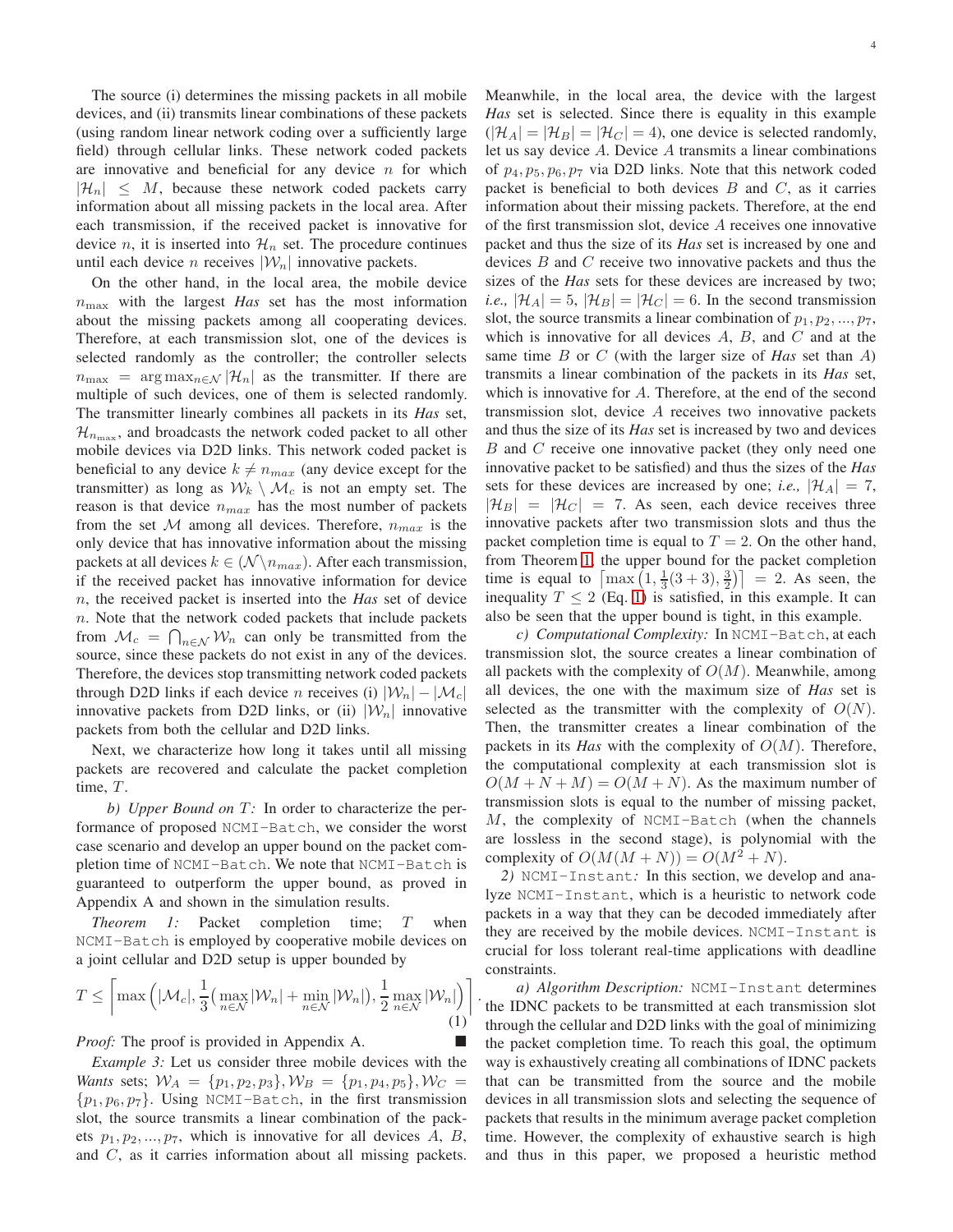NCMI-Instant with linear complexity with respect to the number of devices and quadratic complexity with respect to the number of packets. NCMI-Instant consists of three steps: (i) creating IDNC packets (Algorithm 1), (ii) grouping the created IDNC packets into the sets  $\mathcal{M}_c$ ,  $\mathcal{M}_l$  and  $\mathcal{M}_d$ (Algorithm 1), and (iii) determining the IDNC packets to be transmitted from the two interfaces based on the the created groups. In the following, we explain these steps.

<span id="page-4-0"></span>

| Algorithm 1 Grouping the packets in the Wants Sets |  |  |  |  |  |  |  |  |
|----------------------------------------------------|--|--|--|--|--|--|--|--|
|----------------------------------------------------|--|--|--|--|--|--|--|--|

1: for any packet  $p_m$  in M do

- 2: Define vector  $v_m$  with size N. Each element of the vector  $v_m$  is initially set to *NULL*; *i.e.*,  $v_m[n] = NULL$ ,  $\forall n \in \mathcal{N}$ .
- 3: for any device *n* in  $\mathcal N$  do
- 4: if  $p_m$  is wanted by device *n* then
- 5:  $v_m[n] = p_m$  and  $p_m$  is removed from the *Wants* set  $\mathcal{W}_n$ .
- 6: if there exists a vector  $v_{m'}$ ,  $m' < m$  satisfying for any *n*, for which  $v_m[n] = p_m$  then  $v_{m'}[n] = NULL$  then
- 7: Replace  $v_{m'}$  with  $v_{m'} + v_m$  and delete  $v_m$ . (Note that  $p_m + NULL = p_m$  for any m)
- 8: Each element of  $\mathcal{M}_c$  is constructed by network coding all packets in a vector  $v_m$  if all elements of  $v_m$  are the same and not equal to  $NULL$ ; *i.e.*,  $v_m[1] \neq NULL$  and  $v_m[n] = v_m[1], \forall n \in \mathcal{N}.$
- 9: Each element of  $\mathcal{M}_d$  is constructed by network coding all packets in a vector  $v_m$  if  $v_m$  contains at least one element equal to  $NULL$ ; *i.e.*,  $\exists x \in \mathcal{N} \mid v_m[x] = NULL$ .
- 10: Construct  $\mathcal{M}_l$  using the remaining vectors. In other words, each element of  $\mathcal{M}_l$  is constructed by network coding all packets in a vector  $v_m$  if  $v_m$  does not contain any NULL element and contains at least two different elements; *i.e.,*  $v_m[n] \neq NULL, \forall n \in \mathcal{N}$  and  $\exists n, x \mid v_m[n] \neq v_m[x]$ .

Step 1: Creating IDNC packets: Algorithm 1 is a greedy algorithm that creates IDNC packets, sequentially, from the packets in the set of missing packets in all devices. The main idea behind this algorithm is to check uncoded packets sequentially and try to merge them into IDNC packets. We note that similar ideas have been considered in network coding literature, *e.g.,* a greedy algorithm for creating network coding packets over wireless mesh networks is developed using a similar approach in [\[12\]](#page-14-4). According to Algorithm 1, the first IDNC packet is created with the first uncoded packet. Then for each remaining uncoded packets, the algorithm checks all of the previously created IDNC packets; if the uncoded packet can be merged with the IDNC packet (*i.e.,* the merged IDNC packet is instantly decodable for all devices that want one of the uncoded packets in the IDNC packet), the IDNC packet would be updated by adding the uncoded packet. Otherwise, a new IDNC packet containing the uncoded packet is created. This algorithm creates IDNC packets with complexity of  $O(M^2+N)$ . Note that the complexity of exhaustive search to create all possible IDNC packets is NP-hard. Next, we describe the details of Algorithm 1 on Step 1, creating IDNC packets.

In Algorithm [1,](#page-4-0) we define vectors with length  $N$ , whose elements are either  $NULL$  or  $p_m \in \mathcal{M}$ . A network coded packet is associated to each vector and constructed as a linear combination of all elements of the vector that are not equal to NULL. We describe how each vector is defined by Algorithm [1](#page-4-0) in the following. First, the vector  $v_m$  with the length of N is defined for each packet  $p_m \in \mathcal{M}$ . The nth element of this vector, where  $n$  is any device that wants that packet, is initially set to  $p_m$ . The value of this vector for the remaining elements, which correspond to the devices that have that packet, is initially set to  $NULL$  (lines 1-5). A network coded packet is instantly decodable for device  $n$  if it contains information about one and only one of the packets in the *Wants* set of device *n*. Let us consider packet  $p_m$  with its corresponding vector  $v_m$  and the instantly decodable network coded packet corresponding to vector  $v_{m'}$ . These two packets can be combined and merged as a new instantly decodable network coding packet (line 7) if the value of vector  $v_{m'}$  for all devices that want packet  $p_m$  (*i.e.*, any device n for which  $v_m[n]$  is  $p_m$ ) is NULL (the condition of *if* statement at line 6).

Step 2: Grouping the created IDNC packets: After creating the IDNC packets, we group them into the sets,  $\mathcal{M}_c$ ,  $\mathcal{M}_l$ , and  $\mathcal{M}_d$ , based on their differences from the view point of cellular and D2D links. The packets in  $\mathcal{M}_c$  can only be transmitted via cellular links. The packets in  $\mathcal{M}_l$  can be transmitted via cellular or D2D links, but it may take more time slots if they are transmitted via D2D links. The packets in  $\mathcal{M}_d$  can be transmitted either via cellular or D2D links, and the number of time slots for transmitting a packet is the same in both cellular and D2D. The sets  $\mathcal{M}_c$ ,  $\mathcal{M}_l$  and  $\mathcal{M}_d$  are created as the following.  $\mathcal{M}_c$  is the set of packets that are not available in the local area and should only be re-broadcast from the base station (source) to all devices. These are the packets that are wanted by all devices.  $\mathcal{M}_d$  is the set of IDNC packets that can be transmitted by a single transmission from either the source or a mobile device. These are the packets that can be formed by combining a subset of the packets in the *Has* set of one of the devices (note that any combination of packets can be created in the source as it has all packets).  $\mathcal{M}_l$  is the set of remaining IDNC packets that can be transmitted by a single transmission from the source or by two transmissions (according to Lemma [2\)](#page-4-1) in the local area. These are the packets that contain one and only one uncoded packet from the *Wants* set of each device and thus they are not available in one single device. Therefore, in order to send these packets through D2D links, they need to be divided into two IDNC packets and each part can be transmitted from the device that has all the corresponding uncoded packets.

<span id="page-4-1"></span>*Lemma 2:* Each network coded packet in  $\mathcal{M}_l$  can be transmitted by exactly two transmission slots using D2D links by splitting the packet into two (network coded) packets.

*Proof:* Each network coded packet in  $\mathcal{M}_l$  contains one and only one packet from each  $W_n, \forall n \in \mathcal{N}$  set. Therefore, there is no single device among the cooperating devices that has all uncoded packets of the network coded packet, and thus one transmission slot is not sufficient to transmit the network coded packet in the local area. On the other hand, since there are at least two different uncoded packets in the network coded packet, we can split the network coded packet into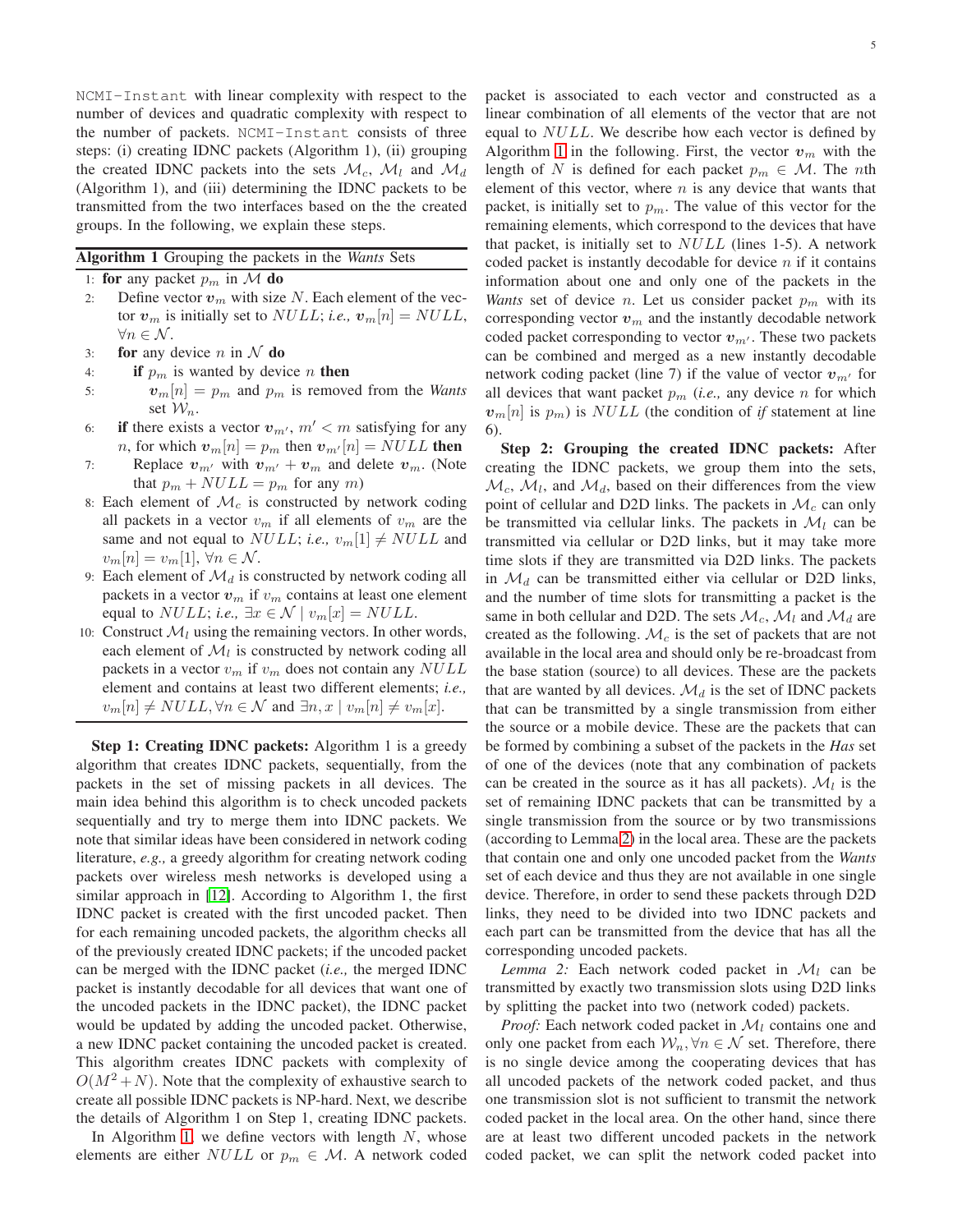<span id="page-5-0"></span>TABLE I THE REQUIRED NUMBER OF TRANSMISSIONS TO TRANSMIT EACH PACKET in  $\mathcal{M}_c$ ,  $\mathcal{M}_l$ , and  $\mathcal{M}_d$  via cellular and D2D links.

| <b>Set</b>      | Cellular Link D2D Link |     |
|-----------------|------------------------|-----|
| $\mathcal{M}_c$ |                        | N/A |
| $\mathcal{M}_I$ |                        |     |
| $\mathcal{M}_d$ |                        |     |

two (network coded) packets; each device wants one uncoded packet from one of the splitted packets and has all the uncoded packets in the other splitted packet. Therefore, each of the two splitted packets can be transmitted from at least one device among the cooperating devices and thus two transmissions are necessary and sufficient to transmit the content of the network coded packet via D2D links.

The properties of the sets  $\mathcal{M}_c$ ,  $\mathcal{M}_l$ , and  $\mathcal{M}_d$  are summarized in Table [I.](#page-5-0)

Next, we describe the details of Algorithm 1 on Step 2, grouping the created IDNC packets.

The set  $\mathcal{M}_c$  consists of all packets that are wanted by all devices; *i.e.*, by using any vector  $v_m$  whose elements are the same and not equal to  $NULL$  (line 8). The set  $\mathcal{M}_d$  consists of the network coded packets that can be formed by combining a subset of the packets in the *Has* set of one of the devices, called x; *i.e.*, by using the packets in the vector  $v_m$  whose xth element is NULL (line 9). The set  $\mathcal{M}_l$  consists of the rest of network coded packets. In other words, each network coded packet in  $\mathcal{M}_l$  contains one and only one packet from the *Wants* set of each device; *i.e.*, by using any vector  $v_m$ whose elements are not equal to NULL and it contains at least two different elements (line 10).

<span id="page-5-2"></span>Next, we give an example on how Algorithm [1](#page-4-0) works.

*Example 4:* Let us assume that there are three mobile devices with the *Wants* sets;  $W_A = \{p_1, p_4\}, W_B = \{p_1, p_2, p_3\},$  $W_C = \{p_1, p_4, p_5\}$ . Note that  $\mathcal{M} = \bigcup_{n \in \mathcal{N}} \mathcal{W}_n =$  $\{p_1, p_2, p_3, p_4, p_5\}$  and  $\mathcal{H}_n = \mathcal{M} \setminus \mathcal{W}_n$  for  $n \in \{A, B, C\}$ ;  $\mathcal{H}_A = \{p_2, p_3, p_5\}, \; \mathcal{H}_B = \{p_4, p_5\}, \; \mathcal{H}_C = \{p_2, p_3\}.$ According to Algorithm [1,](#page-4-0)  $v_1$  is equal to  $[p_1, p_1, p_1]$ , because it is wanted by all three devices, as shown in Table [II.](#page-5-1) Then, for packet  $p_2$  we define vector  $\mathbf{v}_2 = [NULL, p_2, NULL],$ because  $p_2$  is wanted by device  $B$  only. Similarly, for packet  $p_3$ , we define vector  $v_3 = [NULL, p_3, NULL]$ .  $v_3$  can not be merged with  $v_1$  or  $v_2$ , because the second element of  $v_3$  is  $p_3$ , while the second elements of  $v_1$  and  $v_2$  are not NULL. In the next step, we define vector  $v_4 = [p_4, NULL, p_4]$ .  $v_4$  can be merged with  $v_2$ , because the first and third elements of  $v_4$ is  $p_4$  and the first and the second elements of  $v_2$  is NULL. Therefore,  $v_2$  is updated as  $v_2 + v_4 = [p_4, p_2, p_4]$  and  $v_4$ is deleted, as shown in Table [II.](#page-5-1) Similarly,  $v_5$  is defined as  $[NULL, NULL, p_5]$ .  $v_5$  can be merged with  $v_3$ , because the third element of  $v_5$  is  $p_5$  and the third element of  $v_3$  is  $NULL$ . Therefore,  $v_3$  is updated as  $v_3 + v_5 = [NULL, p_3, p_5]$  and  $v<sub>5</sub>$  is deleted, as shown in Table [II.](#page-5-1)

All elements of  $v_1$  are the same and not equal to  $NULL$ . Therefore,  $\mathcal{M}_c$  is constructed from  $v_1$ ;  $\mathcal{M}_c = \{p_1\}$ , as shown in Table [II.](#page-5-1)  $v_3$  has a NULL element. Therefore,  $\mathcal{M}_d$  is

<span id="page-5-1"></span>TABLE II GROUP ING THE PACKETS IN THE *Wants* SETS FOR EXAMPLE [4.](#page-5-2)

| Set                                                                                                                  | ${\cal W}_A$                   | ${\cal W}_B$            | $\mathcal{W}_C$         |
|----------------------------------------------------------------------------------------------------------------------|--------------------------------|-------------------------|-------------------------|
| $\begin{array}{c c} \mathcal{M}_c & \bm{v}_1: \ \mathcal{M}_l & \bm{v}_2: \ \mathcal{M}_d & \bm{v}_3: \ \end{array}$ | $p_1$<br>$p_4$<br><i>NU LL</i> | $p_1$<br>$p_2$<br>$p_3$ | $p_1$<br>$p_4$<br>$p_5$ |

constructed from  $v_3$ ;  $\mathcal{M}_d = \{p_3 + p_5\}$ .  $v_2$  does not have any NULL element and its first and second elements are different. Therefore,  $\mathcal{M}_l$  is constructed from vector  $v_2$ ;  $\mathcal{M}_l = \{p_2 + p_4\}.$ П

Step 3: Determining the IDNC packets to be transmitted from the two interfaces: At each transmission slot, two packets are selected from the sets  $\mathcal{M}_c \cup \mathcal{M}_l \cup \mathcal{M}_d$ ; one to be transmitted from the base station and another one to be transmitted from one of the mobile devices. The idea behind packet selection in lossless NCMI-Instant is that the created IDNC packets can be transmitted in the minimum packet completion time. Note that the decisions of which network coded packet is transmitted and which device is selected as the transmitter in the local area, are made by the controller (which can be selected randomly among mobile devices). Packet Selection by the Source: The packets in  $\mathcal{M}_c$ should only be transmitted from the source. On the other hand, a packet transmission from the set  $\mathcal{M}_c$  targets all devices. Therefore, the source selects a packet from  $\mathcal{M}_c$  to transmit, if this set is not empty. Among the sets  $\mathcal{M}_l$  and  $\mathcal{M}_d$ , the packets in  $\mathcal{M}_l$  targets all devices, while the packets in  $\mathcal{M}_d$ targets a subset of devices. On the other hand, packets in  $\mathcal{M}_l$ require less number of transmissions if transmitted from the source than the mobile devices. Therefore, the source selects a packet from  $\mathcal{M}_l$  to transmit if  $\mathcal{M}_c$  is empty. At last, if both  $\mathcal{M}_c$  and  $\mathcal{M}_l$  are empty, a packet in  $\mathcal{M}_d$ , is selected to be transmitted from the source. Packet Selection by the Mobile **Devices:** Any packet from the set  $\mathcal{M}_d$  can be transmitted from the local area by a single transmission, however only a partial of a packet from the set  $\mathcal{M}_l$  can be transmitted by a single transmission from the local area. Therefore, the order of transmitting the packets in the local area is (i)  $\mathcal{M}_d$  and (ii)  $\mathcal{M}_l$ .

*b) Upper Bound on*  $T$ : Now, we analyze the packet completion time performance of NCMI-Instant by developing an upper bound on the packet completion time.

<span id="page-5-3"></span>*Theorem 3:* Packet completion time when NCMI-Instant is employed by cooperative mobile devices on a joint cellular and D2D setup is upper bounded by:

$$
T \leq \lceil \min\left(\max\left(\frac{M}{2}, |\mathcal{M}_c|\right),\right.\right)
$$
 (2)

<span id="page-5-4"></span>
$$
\max(|\mathcal{M}_c|, \frac{1}{3}(2\min_{n\in\mathcal{N}}|\mathcal{W}_n|+|\mathcal{M}_d|), \frac{1}{2}(\min_{n\in\mathcal{N}}|\mathcal{W}_n|+|\mathcal{M}_d|))
$$

*Proof:* The proof is provided in Appendix B.

*Example 5:* Let us assume that there are three mobile devices with the *Wants* sets;  $W_A = \{p_1, p_2, p_4, p_7, p_9\},\$  $W_B = \{p_1, p_2, p_5, p_7, p_{10}\}, W_C = \{p_1, p_3, p_6, p_8\}.$  Note that  $\mathcal{M} \;=\; \bigcup_{n\in\mathcal{N}}\mathcal{W}_n \;=\; \{p_1,\ldots,p_{10}\}$  and  $\mathcal{H}_n \;=\; \mathcal{M} \,\setminus\, \mathcal{W}_n$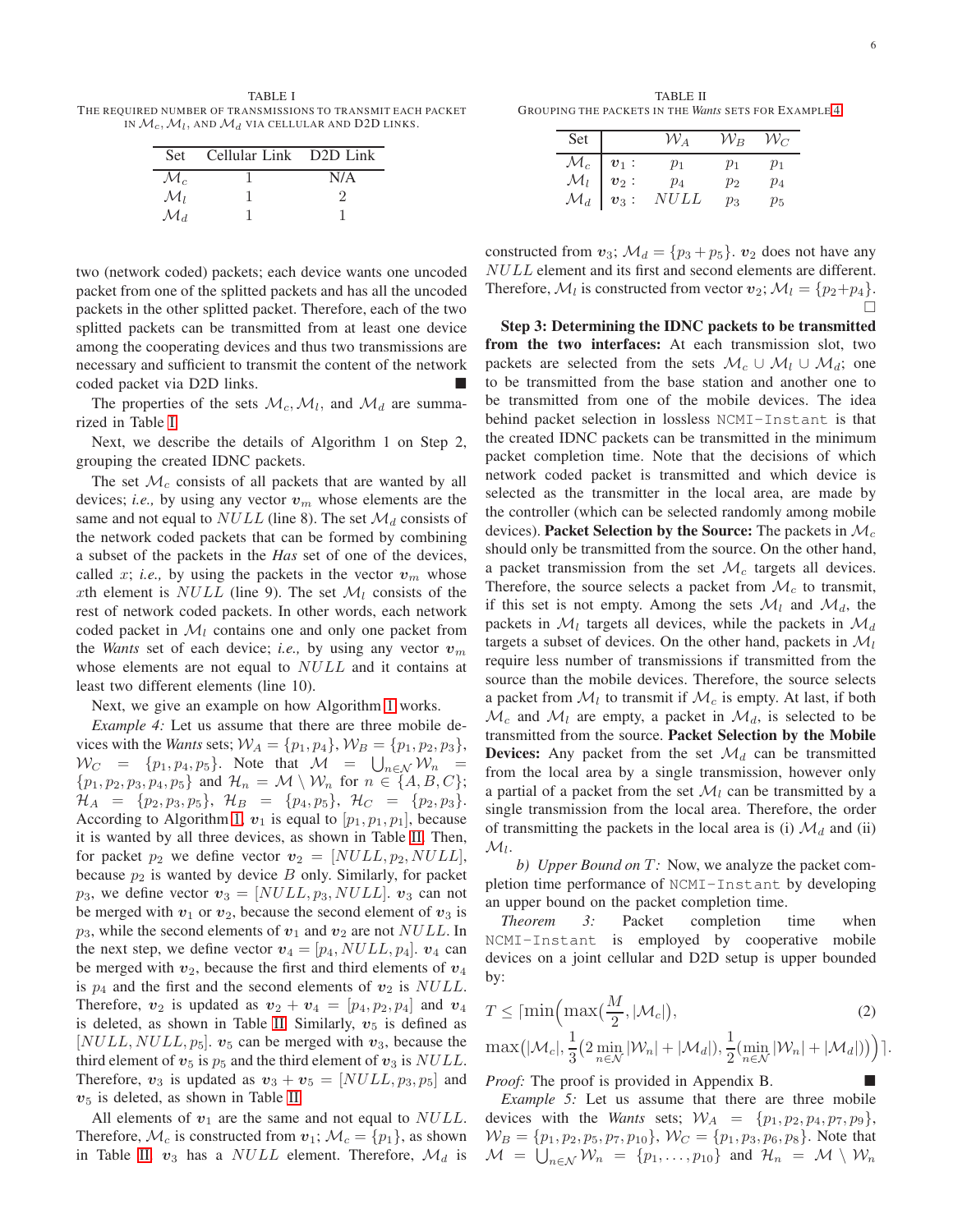for  $n \in \{A, B, C\}$ ;  $\mathcal{H}_A = \{p_3, p_5, p_6, p_8, p_{10}\}$ ,  $\mathcal{H}_B =$  $\{p_3, p_4, p_6, p_8, p_9\}, \, \mathcal{H}_C = \{p_2, p_4, p_5, p_7, p_9, p_{10}\}.$  According to Algorithm [1,](#page-4-0)  $\mathcal{M}_c = \{p_1\}$ ,  $\mathcal{M}_d = \{p_9 + p_{10}\}$ , and  $\mathcal{M}_l = \{p_2 + p_3, p_4 + p_5 + p_6, p_7 + p_8\}$  in this example. Using NCMI-Instant, in the first transmission slot packet  $p_1$  (in set  $\mathcal{M}_c$ ) is transmitted from the source and packet  $p_9 + p_{10}$ (in set  $\mathcal{M}_d$ ) is transmitted from device C. In the second transmission slot, packet  $p_2 + p_3$  (in set  $\mathcal{M}_l$ ) is transmitted from the source and packet  $p_7$  (the first splitted packet of the third network coded packet in set  $\mathcal{M}_l$  available at device C) is transmitted from device C. In the third transmission slot, packet  $p_4 + p_5 + p_6$  (in set  $\mathcal{M}_l$ ) is transmitted from source and packet  $p_8$  (the second splitted packet of the third network coded packet in set  $\mathcal{M}_l$  available at device A and B) is transmitted from device A or B. Therefore, in total three transmission slots are required by NCMI-Instant;  $T = 3$ . On the other hand, from Theorem [3,](#page-5-3) the upper bound for the packet completion time is equal to  $\lceil \min(5, \max(1, 3, 2.5)) \rceil = 3$ . As seen, the inequality  $T \leq 3$  (Eq. [2\)](#page-5-4) is satisfied, in this example. It can also be seen that the upper bound is tight, in this example.

*c) Computational Complexity:* Algorithm [1](#page-4-0) constructs vectors by checking all packets and devices with complexity of  $O(MN)$ . Each constructed vector is checked whether it can be merged with the other vectors; since the maximum number of vectors is  $M$ , the complexity of merging the vectors is  $O(M^2)$ . In NCMI-Instant, at each transmission slot, the source creates a linear combination of all packets in one of the vectors with the complexity of  $O(M)$ . Meanwhile, in the local area, one vector is chosen, the device that has all the uncoded packets of the vector in its *Has* set is selected as the transmitter with the complexity of  $O(N)$ , and a linear combination of the packets corresponding to the vector is created with the complexity of  $O(M)$  to be transmitted from the transmitter device. Therefore, the complexity of creating and transmitting the packets is  $O(M + N + M) = O(M + N)$  for one transmission slot and thus  $O(M^2 + MN) = O(M^2 + N)$ (with at most  $M$  transmission slots) for all transmission slots. This complexity is added to the complexity of Algorithm [1,](#page-4-0)  $O(M^2+N)$ . Thus, the complexity of NCMI-Instant when the channels are lossless in the second stage is polynomial with  $O(M^2 + N)$ .

## *B. Lossy Links in the Second Stage*

In the previous section, we developed the network coding algorithms NCMI-Batch and NCMI-Instant for the case that packets in the second stage are received successfully in the receiver devices without any loss (Fig. [3\(](#page-6-0)a)). In this section, we consider a more realistic scenario, where the channels are lossy in the second stage (Fig. [3\(](#page-6-0)b)).

We assume that each packet transmitted from the source to each device  $n \in \mathcal{N}$  is lost with probability of  $\eta_n$ . Similarly, each packet transmitted from the transmitter device  $k$  to the receiver device l is lost with probability of  $\epsilon_{k,l}$ . We also assume that probability of all cellular channel losses,  $\eta_n, \forall n \in \mathcal{N}$ , and D2D channel losses,  $\epsilon_{k,l}, \forall k,l \in \mathcal{N}$ , are i.i.d. and uniformly distributed.



(b) Loss in the second stage

<span id="page-6-0"></span>Fig. 3. To recover the missing packets in the second stage,  $p_1$  is selected to be transmitted from device 3 and  $p_4$  is selected to be transmitted from the source. (a) Lossless links in the second stage: All packets are received successfully by the receivers. (b) Lossy links in the second stage: The packet that is transmitted from device 3 is lost in device 2 and received successfully in device 1. Packet transmitted from the source is lost in device 1 and received successfully in devices 2 and 3.

 $\Box$ 

The packet completion time for the lossy links in the second stage, depends on the packets that are received successfully in addition to the transmitted packets at each transmission slot. Therefore, for each transmitted packet, we define *targeted receivers*,  $\mathcal{N}_r$ , as the set of devices for which the transmitted packet is innovative. We also define *successful receivers* as the set of devices for which the transmitted packet is innovative and is received successfully. We consider the average number of successful receivers for each transmitted packet, which is calculated as follows.

Average number of successful receivers, for a packet transmitted from the source to the set of targeted receivers  $\mathcal{N}_r$ , is equal to the average number of packets that are received successfully at the devices in the set  $\mathcal{N}_r$  and calculated as  $\sum_{n \in \mathcal{N}_r} (1 - \eta_n)$ . Similarly, average number of successful receivers for a packet transmitted from the transmitter device  $t$ to the set of targeted receivers  $\mathcal{N}_r$  is equal to  $\sum_{n \in \mathcal{N}_r} (1 - \epsilon_{t,n}).$ 

Note that, in the case of no loss, the average number of successful receivers with the set of targeted receivers,  $\mathcal{N}_r$ , is equal to the size of this set;  $|\mathcal{N}_r|$ .

*1)* NCMI-Batch*:* In this section, we describe and analyze NCMI-Batch.

*a) Algorithm Description:* As described in Section [III-A1,](#page-2-2) for the case of lossless channels in the second stage, network coding decisions by NCMI-Batch are made such that the transmitted packets contain as much information as possible about missing packets in all devices. For the case of lossy channels, the transmitted packets are selected such that the *successfully delivered* packets contain as much information as possible about the missing packets in all devices. In other words, the transmitted packets are selected such that the average number of successful receivers are maximized. Packet selection algorithm by NCMI-Batch at each transmission slot for the lossy channels is provided in Algorithm [2.](#page-7-0) According to this algorithm, two packets are selected; one to be transmitted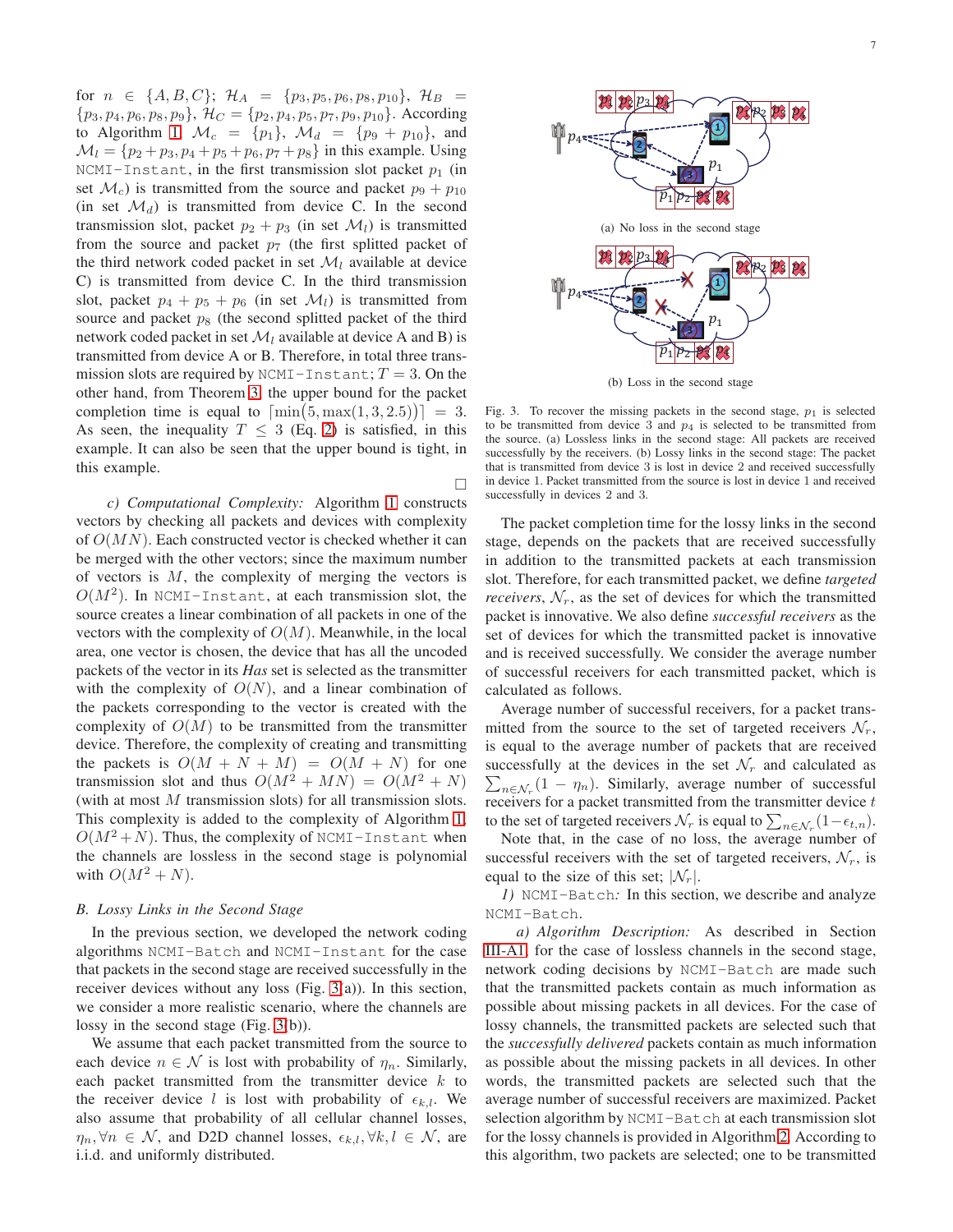from the source and the other one to be transmitted in the local area. The details of packet selection in Algorithm [2](#page-7-0) are described next.

<span id="page-7-0"></span>Algorithm 2 NCMI-Batch for Lossy Channels

- 1:  $M$ : the set of the missing packets in all devices. Packet Selection by the Source:
- 2: A network coded packet is generated as a linear combination of all packets in M.
- 3: The source broadcasts this packet to all mobile devices. Packet Selection by the Mobile Devices:
- 4: for any device n in  $\mathcal N$  do
- 5:  $\mathcal{N}_r = \{k \mid (\exists p \in \mathcal{H}_n \mid p \perp \!\!\!\perp \mathcal{H}_k)\}.$  *I.e.*, packet p (which could be network coded or not) cannot be expressed as a linear combination of the packets in  $\mathcal{H}_k$ .

6: 
$$
Ave_n = \sum_{k \in \mathcal{N}_r} (1 - \epsilon_{n,k}).
$$

7:  $x = \arg \max_{n \in \mathcal{N}} Ave_n$ .

- 8: A network coded packet is generated as a linear combination of all packets in  $\mathcal{H}_x$ .
- 9:  $x$  broadcasts this packet to all other mobile devices..

Packet Selection by the Source (lines 1-2): The average number of successful receivers, for a transmitted packet from the source with the set of targeted receivers,  $\mathcal{N}_r$ , is equal to  $\sum_{n \in \mathcal{N}_r} (1 - \eta_n)$ . On the other hand, any device n with  $|W_n| > 0$  or equivalently  $|\mathcal{H}_n| < M$ , is interested in receiving an innovative packet and can be a member of  $\mathcal{N}_r$ for the transmitted packet from the source. Therefore, in order to maximize the average number of successful receivers, we need to enlarge the set  $\mathcal{N}_r$  to all devices that need an innovative packet; *i.e.*,  $\mathcal{N}_r = \{n \mid (|\mathcal{H}_n| < M)\}.$ According to Algorithm [2,](#page-7-0) in NCMI-Batch, the source (i) determines the missing packets in all mobile devices, and (ii) transmits linear combinations of these packets (using random linear network coding over a sufficiently large field) as the network coded packet through cellular links. This network coded packet carry information about all missing packets in the local area, and thus is innovative and beneficial for any device *n* for which  $|\mathcal{H}_n| < M$ ; *i.e.*,  $\mathcal{N}_r = \{n \mid (|\mathcal{H}_n| < M)\}.$ Therefore, the packet selected to be transmitted from the source in NCMI-Batch maximizes the average number of successful receivers. After each transmission, if the received packet is innovative for device n, it is inserted into  $\mathcal{H}_n$  set. The procedure continues until each device n receives  $|\mathcal{W}_n|$ innovative packets.

Packet Selection by the Mobile Devices (lines 3-7): In NCMI-Batch, the controller (which can be randomly selected among mobile devices) selects one of the devices as the transmitter (according to line 7). Then, the transmitter transmits a linear combination of the packets in its *Has* set to all other devices through D2D links. The set of targeted receivers,  $\mathcal{N}_r$ , for a packet transmitted from device n, is the set of devices, for which a random linear combination of the packets in  $\mathcal{H}_n$  is innovative. In other words, if there is at least one packet from  $\mathcal{H}_n$  that is linearly independent of all packets in  $\mathcal{H}_k$ , then k is a member of  $\mathcal{N}_r$ ;  $\mathcal{N}_r = \{k \mid$ 

 $(\exists p \in \mathcal{H}_n \mid p \perp \!\!\!\perp \mathcal{H}_k)$ <sup>[3](#page-7-1)</sup>. Accordingly, the average number of  $\sum_{k \in \mathcal{N}_r} (1 - \epsilon_{n,k})$ . In NCMI-Batch, the mobile device x with successful receivers for a packet transmitted from  $n$  is equal to the largest average number of successful receivers is selected as the transmitter among all devices at each transmission slot;  $x = \arg \max_{n \in \mathcal{N}} \sum_{k \in \mathcal{N}_r} (1 - \epsilon_{n,k}).$  If there are multiple of such devices, one of them is selected randomly. The transmitter linearly combines all packets in its *Has* set,  $\mathcal{H}_x$ , and broadcasts the network coded packet to all other mobile devices. This network coded packet is beneficial to all devices in the set of targeted receivers (by the transmitter) that receive the packet successfully.

After each transmission, if the successfully received packet has innovative information for device  $k$ , it is inserted into the *Has* set of device k. Similar to the case of lossless channels, the cooperating devices stop transmitting network coded packets if each device  $n$  successfully receives (i)  $|\mathcal{W}_n|$  –  $|\mathcal{M}_c|$  innovative packets from the cooperating devices, or (ii)  $|\mathcal{W}_n|$  innovative packets from both the source and cooperating devices. Note that selecting the device with the largest average number of successful receivers for the case of no loss,  $\epsilon_{n,k} = 0, \forall n, k \in \mathcal{N}$ , is equivalent to selecting the device with the largest number of targeted receivers and thus the device with the largest *Has* set. This is aligned with our strategy, presented in Section [III-A1,](#page-2-2) for packet selection in NCMI-Batch when the channels are lossless in the second stage.

Next, we give an example on NCMI-Batch for lossy channels.

*Example 6:* Let us consider three mobile devices with the *Wants* sets;  $W_A = \{p_1, p_2, p_3\}, W_B = \{p_1, p_4, p_5\}, W_C =$  $\{p_1, p_6, p_7\}$ , the *Has* sets  $\mathcal{H}_A = \{p_4, p_5, p_6, p_7\}$ ,  $\mathcal{H}_B =$  $\{p_2, p_3, p_6, p_7\}, \mathcal{H}_C = \{p_2, p_3, p_4, p_5\}$  and probabilities of channel losses;  $\eta_A = 0.35, \eta_B = 0.4, \eta_C = 0.45, \epsilon_{A,B} =$  $0.1, \epsilon_{A,C} = 0.3, \epsilon_{B,A} = 0.1, \epsilon_{B,C} = 0.2, \epsilon_{C,A} = 0.3, \epsilon_{C,B} =$ 0.2. By using NCMI-Batch,  $p_1, \ldots, p_7$  are combined as a network coded packet in the source and transmitted to all devices in the first slot. This transmitted packet can be beneficial to all devices  $(\mathcal{N}_r = \{A, B, C\})$  as it carries information about all missing packets. Note that the average number of successful receivers for this transmitted packet is equal to  $(1-0.35)+(1-0.4)+(1-0.45) = 1.8$ . Meanwhile, in the local area, the device with the largest average number of receivers is selected as the transmitter. The set of targeted receivers for a random linear network coded packet transmitted from A is  $\{B, C\}$ , as  $p_4 \in \mathcal{H}_A$  (or  $p_5 \in \mathcal{H}_A$ ) is linearly independent of  $\mathcal{H}_B = \{p_2, p_3, p_6, p_7\}$  and  $p_6 \in \mathcal{H}_A$  (or  $p_7 \in \mathcal{H}_A$ ) is linearly independent of  $\mathcal{H}_C = \{p_2, p_3, p_4, p_5\}$ and thus the average number of successful receivers is equal to  $(1-\epsilon_{A,B})+(1-\epsilon_{A,C})=1.6$ . Similarly, the average number of successful receivers for a random linear network coded packet transmitted from  $B$  and  $C$  is equal to 1.7 and 1.5, respectively. Therefore, device  $B$  with the maximum average number of successful receivers is selected as the transmitter and transmits a random linear combination of  $p_2, p_3, p_6, p_7$ .

<span id="page-7-1"></span> $^3$   $\perp$  in  $p$   $\perp$   $\mathcal{H}_k$  means that packet p (which could be network coded or not) cannot be expressed as a linear combination of the packets in  $\mathcal{H}_k$ .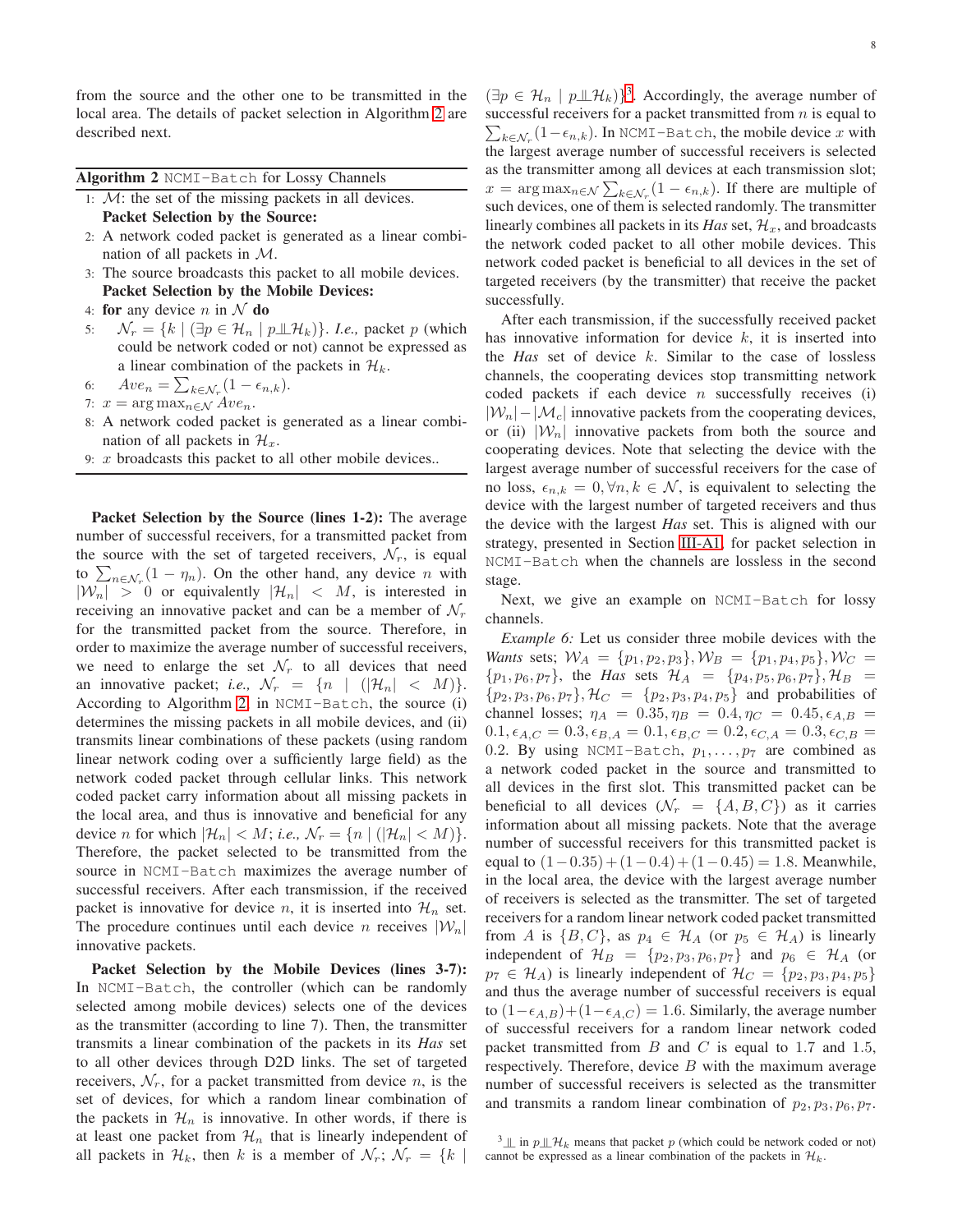Note that this network coded packet can be received successfully at devices A and C with probabilities of  $0.9$  and 0.8, respectively. Thus, in the first slot, the source transmits linear combination of  $p_1, \ldots, p_7$  and device B transmits a random linear combination of  $p_2, p_3, p_6, p_7$ , simultaneously. The procedure is repeated at every slot until each device receives 3 innovative packets.

Next, we characterize how long it takes until all missing packets are recovered; *i.e.*, the packet completion time; T.

*b)* Upper Bound on T: In order to characterize the performance of proposed NCMI-Batch, we provide an upper bound on the packet completion time obtained from NCMI-Batch in the following theorem.

*Theorem 4:* The average of packet completion time; T when NCMI-Batch is employed by cooperative mobile devices on a joint cellular and D2D setup when the channel links are lossy is upper bounded by

<span id="page-8-0"></span>
$$
T \le \left[ \max \left( \frac{|\mathcal{M}_c|}{1 - \prod_{n \in \mathcal{N}} \eta_n}, T_j \right) \right],
$$
 (3)

where,

$$
T_j = \begin{cases} \max(T_x, T_r), & \text{if } \frac{|\mathcal{W}_r| - |\mathcal{W}_x|}{1 - \eta_r - \epsilon_{x,r} + \eta_x} \le \frac{|\mathcal{W}_x|}{1 - \eta_x} \\ \frac{|\mathcal{W}_r|}{2 - \eta_r - \epsilon_{x,r}}, & \text{otherwise,} \end{cases}
$$
(4)

<span id="page-8-2"></span>
$$
T_x = \frac{|\mathcal{W}_r|(1 - \epsilon_{r,x}) + |\mathcal{W}_x|(1 + 2\eta_x - 2\eta_r + \epsilon_{r,x} - 2\epsilon_{x,r})}{(1 - \eta_r - \epsilon_{x,r} + \eta_x)(3 - 2\eta_x - \epsilon_{r,x})},
$$
(5)

<span id="page-8-3"></span>
$$
T_r = \frac{|\mathcal{W}_r|(1 - 2\eta_r - \epsilon_{x,r} + 2\eta_x) + |\mathcal{W}_x|(1 - \epsilon_{x,r})}{(1 - \eta_r - \epsilon_{x,r} + \eta_x)(3 - 2\eta_r - \epsilon_{x,r})},
$$
(6)

$$
x = \arg \max_{n \in \mathcal{N}} |\mathcal{H}_n| = \arg \min_{n \in \mathcal{N}} |\mathcal{W}_n|,\tag{7}
$$

$$
r = \arg\max_{n \in (\mathcal{N}\backslash x)} \frac{|\mathcal{W}_n|}{2 - \eta_n - \epsilon_{x,n}},
$$
(8)

*Proof:* The proof is provided in Appendix C.

*c) Computational Complexity:* In NCMI-Batch the source creates a linear combination of all packets with the complexity of  $O(M)$  at each transmission slot. Meanwhile, in the local area, for each device the average number of successful receivers is calculated with the complexity of  $O(N-1)$ . The complexity of calculating the average number of successful receivers for all devices is  $O(N^2)$ . Then, the device with the maximum average number of successful receivers is selected as the transmitter with the complexity of O(N) and a linear combination of the packets in its *Has* set is created with the complexity of  $O(M)$  at each transmission slot. By considering the maximum of  $M$  transmission slots, the complexity of NCMI-Batch is polynomial with the complexity of  $O(M^2 + N^2)$ . This computational complexity, by also taking additional steps such as dividing a file into smaller sets of  $M$  packets, makes NCMI-Batch applicable for practical deployment.

*2)* NCMI-Instant*:* In section [III-A2,](#page-3-2) we described and analyzed NCMI-Instant for the case that the channel links are lossless. In this section, we consider a more generalized case where the channel links are lossy and present NCMI-Instant for this generalized case.

*a) Algorithm Description:* NCMI-Instant algorithm, described in Section [III-A2a,](#page-3-3) groups the packets that are wanted by the devices into sets  $\mathcal{M}_c$ ,  $\mathcal{M}_l$ , and  $\mathcal{M}_d$  when there is no loss in the second stage. Then, packets from these sets are network coded and transmitted from the cellular and D2D links. Yet, when the links are lossy in the second stage, this approach should be revised for the following reasons.

<span id="page-8-1"></span>First, each network coded packet is transmitted successfully when there is no loss. This makes creating fixed  $\mathcal{M}_c$ ,  $\mathcal{M}_l$ , and  $\mathcal{M}_d$  sets possible and reasonable before transmitting the packets in the second stage. However, when the channels are lossy in the second stage, the transmitted network coded packet at each transmission slot may be received successfully by some of the targeted receivers (known as successful receivers) and may be lost by the others. Thus, fixed  $\mathcal{M}_c$ ,  $\mathcal{M}_l$ , and  $\mathcal{M}_d$  sets are not appropriate in this scenario, and they should be updated after each transmission depending on successful packet transmissions.

Also, when the channel links are lossy, different network coded packets even if they are in the same set (such as in  $\mathcal{M}_l$ ) have different priorities for transmission. In particular, the packets that can be received by possibly larger number of devices successfully should be prioritized as it would deliver more information in one transmission, which would eventually reduce the packet completion time.

By taking into account these two points, we updated NCMI-Instant for lossy channels. The new algorithm is provided in Algorithm [3.](#page-9-0) In this algorithm, we first determine the sets  $\mathcal{M}_c$ ,  $\mathcal{M}_l$ , and  $\mathcal{M}_d$  using Algorithm [1](#page-4-0) at each slot. Then two packets are selected from these sets; one to be transmitted from the source and the other one to be transmitted by a mobile device using D2D connections. The idea behind packet selection is that the selected packet can be received by possibly largest number of devices successfully as it would deliver more information in one transmission and thus would eventually reduce the packet completion time. The details of packet selection in Algorithm [3](#page-9-0) are described below.

Packet Selection by the Source (lines 2-7): The average number of successful receivers for any packet in the set  $\mathcal{M}_c$  ∪  $\mathcal{M}_l$  that is transmitted from the source is equal to  $\sum_{n \in \mathcal{N}} (1 \eta_n$ ), because this packet targets all devices. On the other hand, the average number of successful receivers for any packet  $p$ in the set  $\mathcal{M}_d$  with its corresponding vector  $v_p$  is equal to  $\sum_{n|(v_p[n]\neq NULL)}(1 - \eta_n)$ , because this packet is innovative for any device  $n \in \mathcal{N}$  for which  $v_p[n]$  is not NULL and thus the set of targeted receivers is  $\mathcal{N}_r = \{n \mid (v_p[n] \neq$  $NULL$ }. Since  $\mathcal{N}_r$  is a subset of  $\mathcal{N}, \sum_{n \in \mathcal{N}} (1 - \eta_n)$ , the average number of successful receivers for any packet in  $\mathcal{M}_c$ or  $\mathcal{M}_l$ , is greater than  $\sum_{n \in \mathcal{N}_r} (1 - \eta_n)$ , the average number of successful receivers for any packet in  $\mathcal{M}_d$  and thus, a packet from the set  $\mathcal{M}_c$  or  $\mathcal{M}_l$  is preferred to be transmitted from the source than a packet from  $\mathcal{M}_d$ . Between the sets  $\mathcal{M}_c$  and  $\mathcal{M}_l$ , a packet from the set  $\mathcal{M}_c$  is preferred to be selected (lines 2-3), because the packets in  $\mathcal{M}_c$  are not available to be transmitted through the other interface. Therefore, the order of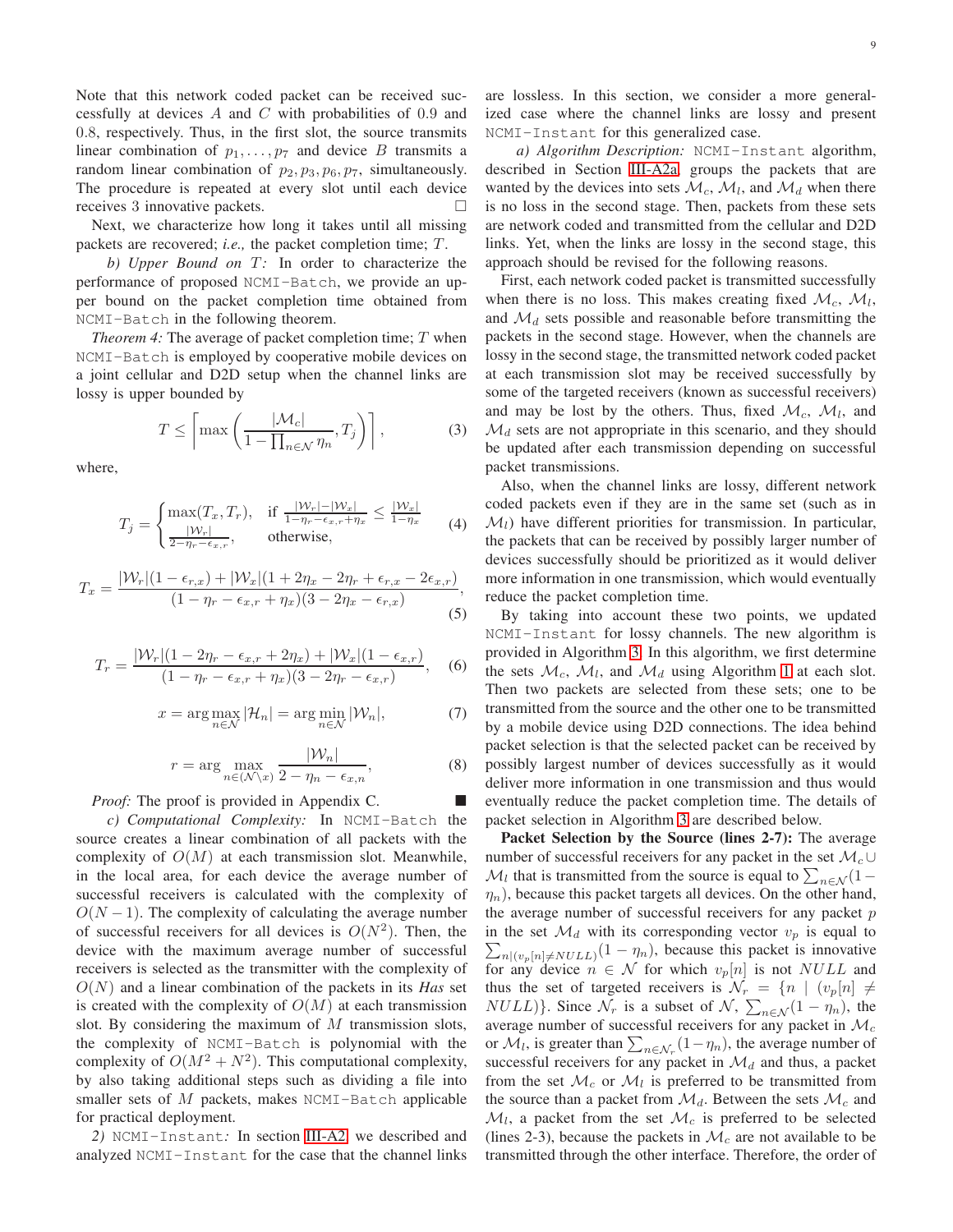<span id="page-9-0"></span>1: Group the packets in the *Wants* sets of all devices into the sets  $\mathcal{M}_c$ ,  $\mathcal{M}_l$  and  $\mathcal{M}_d$  using Algorithm [1](#page-4-0) and keep all network coded packets,  $p \in (\mathcal{M}_c \cup \mathcal{M}_l \cup \mathcal{M}_d)$ , along with their corresponding vectors,  $v_p$ , in these sets. Packet Selection by the Source:

- 2: if  $\mathcal{M}_c$  is not empty then
- 3: The first element of  $\mathcal{M}_c$  is selected to be transmitted from the source.
- 4: **else if**  $\mathcal{M}_l$  is not empty **then**
- 5: The first element of  $\mathcal{M}_l$  is selected to be transmitted from the source.
- 6: else if  $\mathcal{M}_d$  is not empty then
- 7: The packet with the maximum average number of successful receivers among all packets in  $\mathcal{M}_d$ , which is equal to  $\arg \max_{p \in \mathcal{M}_d} \sum_{n|(v_p[n] \neq NULL)} (1 - \eta_n)$ , is selected to be transmitted from the source.

## Packet Selection by the Mobile Devices:

- 8: Consider packet p with its corresponding vector  $v_p$  in  $\mathcal{M}_l$ ; any device in  $x \in \mathcal{N}$  can transmit partial of packet p which is constructed by network coding all packets in the vector  $v_p \setminus v_p[x]$ . The average number of successful receivers for this packet is equal to  $\sum_{n|(v_p[n]\neq v_p[x])}(1-\epsilon_{x,n})$ . Determine all possible transmitted packets with their corresponding transmitters and calculate their average number of successful receivers.
- <span id="page-9-2"></span>9: Consider packet  $p$  with its corresponding vector  $v_p$  in  $\mathcal{M}_d$ ; any device that has all uncoded packets in  $v_p$  can transmit p. The average number of successful receivers for packet  $p \in \mathcal{M}_d$  to be transmitted from device  $x \in \{i \mid d\}$  $v_p[i] = NULL$ } is equal to  $\sum_{n|(v_p[n] \neq NULL)} (1 - \epsilon_{x,n}).$ Determine all possible transmitted packets with their corresponding transmitters and calculate their average number of successful receivers.
- 10: From all packets determined in [8](#page-9-1) and [9,](#page-9-2) select the packet with the maximum average number of successful receivers to be transmitted from its corresponding transmitter through D2D links.

transmitting the packets from the source is (i)  $\mathcal{M}_c$ , (ii)  $\mathcal{M}_l$ , and (iii)  $\mathcal{M}_d$ . There is no priority among the packets of the same set for the sets  $\mathcal{M}_c$  and  $\mathcal{M}_l$ , because all packets have the same average number of successful receivers (lines 4-5). For the set  $\mathcal{M}_d$ , the packet with the maximum average number of successful receivers is preferred to be transmitted (lines 6-7).

Packet Selection by the Mobile Devices (lines 8-10): We first consider packet p from set  $\mathcal{M}_l$  with its vector  $v_p$ . Each device  $x \in \mathcal{N}$  can transmit a partial of this packet that is available in its *Has* set.  $v_p[x]$  is the uncoded packet in the network coded packet  $p$  that is wanted by device  $x$ . Therefore,  $v_p[x]$  is the only uncoded packet in  $v_p$  that is not available in the *Has* set of x. With that being said, x can transmit the partial of packet  $p$  which is constructed by network coding all packets in the vector  $v_p \setminus v_p[x]$  with the targeted receivers  $\mathcal{N}_r = \{i \mid (v_p[i] \neq v_p[x])\}.$  Therefore, the average number of successful receivers for the partial packet transmitted from x is equal to  $\sum_{n|(v_p[n]\neq v_p[x])}(1 - \epsilon_{x,n})$ . We determine all possible transmitted packets from the set  $\mathcal{M}_l$  along with their corresponding transmitters and calculate their average number of successful receivers (line 8). Then, we consider packet  $p$ from set  $\mathcal{M}_d$  with its vector  $v_p$ . Each device x for which  $v_p[x] = NULL$  can transmit packet p, because it has all uncoded packets of p in its *Has* set and the set of its targeted receivers is  $\mathcal{N}_r = \{i \mid (v_p[i] \neq NULL)\}\)$ . With that being said, the average number of successful receivers for packet  $p \in$  $\mathcal{M}_d$  transmitted from  $x$  is equal to  $\sum_{n|(v_p[n]\neq NULL)}(1-\epsilon_{x,n}).$ We determine all possible transmitters for each packet from set  $\mathcal{M}_d$  and calculate their average number of successful receivers (line 9). At last, we select the packet with the maximum average number of successful receivers among all packets from the sets  $\mathcal{M}_l$  and  $\mathcal{M}_d$  to be transmitted from its corresponding transmitter through D2D links (line 10).

<span id="page-9-1"></span>*b)* Upper Bound on T: In order to characterize the performance of proposed NCMI-Instant, we develop the following upper bound for the packet completion time obtained from NCMI-Instant for the lossy channels in the second stage.

<span id="page-9-4"></span>*Theorem 5:* The average of packet completion time; T when NCMI-Instant is employed by cooperative mobile devices on a joint cellular and D2D setup when the channel links are lossy is upper bounded by

<span id="page-9-3"></span>
$$
T \leq \left[ \max \left( T_{s,c}, \frac{(T_{l,d} + T_{l,l})(T_{s,c} + T_{s,d} + T_{s,l})}{T_{l,d} + T_{l,l} + T_{s,d} + T_{s,l}} \right) \right], \quad (9)
$$

where  $\mathcal{M}_c$ ,  $\mathcal{M}_l$ , and  $\mathcal{M}_d$  are the sets that are constructed by Algorithm [1](#page-4-0) for the first transmission slot and  $T_{s,c}$ ,  $T_{s,l}$ , and  $T_{s,d}$  are the average packet completion times for the source to transmit the packets in the sets  $\mathcal{M}_c$ ,  $\mathcal{M}_l$ , and  $\mathcal{M}_d$ , respectively.  $T_{l,l}$  and  $T_{l,d}$  are the average packet completion times for the cooperating devices in the local area to transmit the packets in the sets  $\mathcal{M}_l$  and  $\mathcal{M}_d$ , as calculated in the following:

<span id="page-9-5"></span>
$$
T_{s,c} = \frac{|\mathcal{M}_c|}{1 - \max_{n \in \mathcal{N}} \eta_n},\tag{10}
$$

<span id="page-9-6"></span>
$$
T_{s,l} = \frac{|\mathcal{M}_l|}{1 - \max_{n \in \mathcal{N}} \eta_n},\tag{11}
$$

,

<span id="page-9-7"></span>
$$
T_{s,d} = \sum_{p \in \mathcal{M}_d} \frac{1}{1 - \max_{n | (v_p[n] \neq NULL)} \eta_n},
$$
(12)

where  $v_p$  is the vector associated with the network coded packet p.

<span id="page-9-8"></span>
$$
T_{l,l} = \sum_{p \in \mathcal{M}_l} \left( \frac{1}{1 - \max_{n | (v_p[n] \neq v_p[x])} \epsilon_{x,n}} + \frac{1}{1 - \max_{n | (v_p[n] = v_p[x])} \epsilon_{x',n}} \right)
$$
(13)

where  $x$  is the device to be selected to transmit the partial of packet  $p \in \mathcal{M}_l$ . According to Algorithm [3,](#page-9-0) x is selected such that the average number of successful receivers is maximized;  $x = \arg \max_{i \in \mathcal{N}} \sum_{n | (v_p[n] \neq v_p[i])} (1 - \epsilon_{i,n}). x'$  is the device to be selected to transmit the residual of packet  $p$ , which includes the uncoded packet  $v_p[x]$ .  $x'$  is selected such that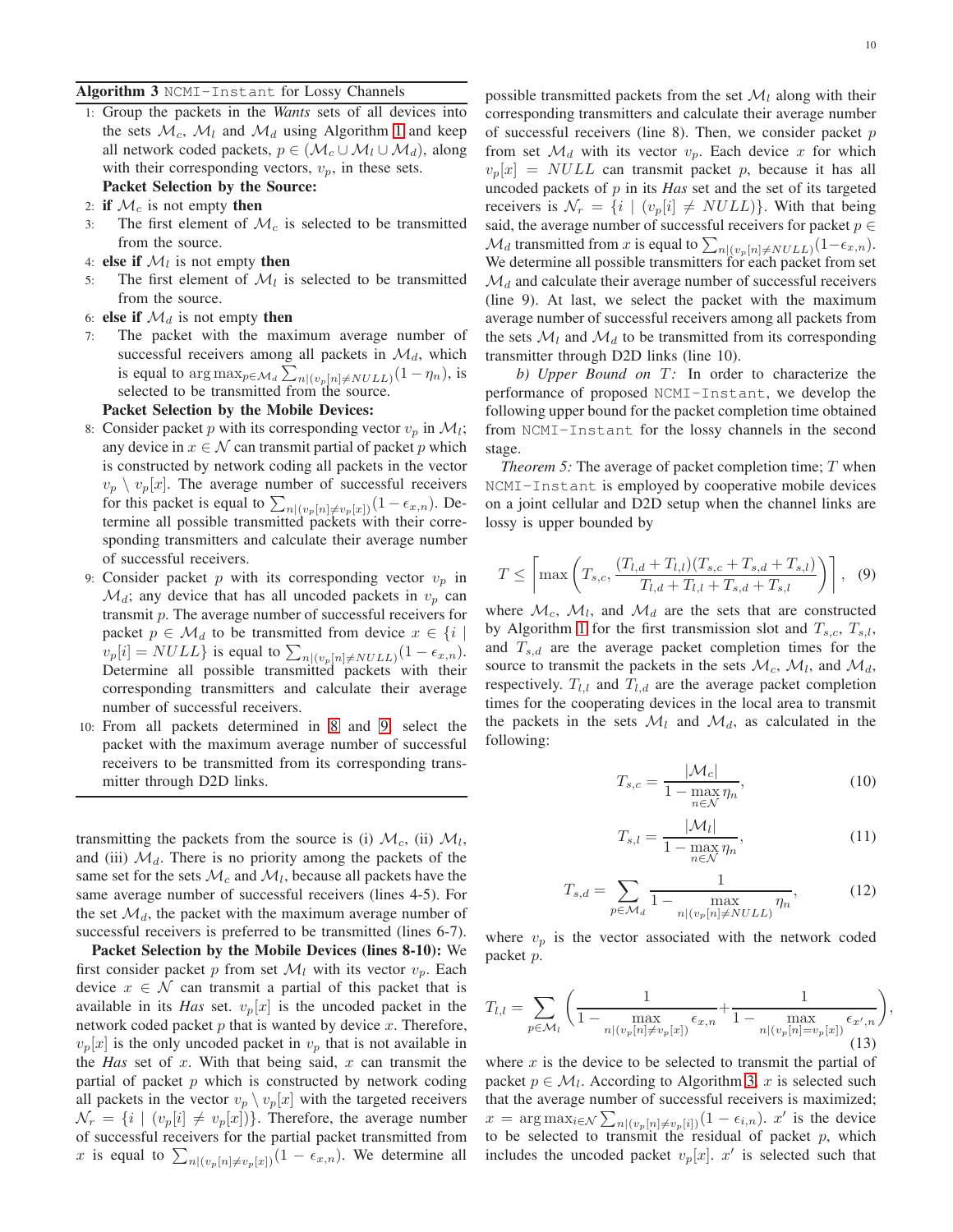the average number of successful receivers is maximized;  $x' = \arg \max_{i|(v_p[i] \neq v_p[x])} \sum_{n|(v_p[n] = v_p[x])} (1 - \epsilon_{i,n}).$ 

<span id="page-10-5"></span>
$$
T_{l,d} = \sum_{p \in \mathcal{M}_d} \frac{1}{1 - \max_{n|(v_p[n] \neq NULL)} \epsilon_{x,n}},\tag{14}
$$

where x is the device to be selected to transmit packet  $p \in$  $\mathcal{M}_d$ . According to Algorithm [3,](#page-9-0) x is selected such that the average number of successful receivers is maximized;  $x =$  $\arg \max_{i|(v_p[i]= NULL)} \sum_{n|(v_p[n]\neq NULL)} (1 - \epsilon_{i,n}).$ 

## *Proof:* The proof is provided in Appendix D.

*c) Computational Complexity:* In NCMI-Instant Al-gorithm [1](#page-4-0) is run with the complexity of  $O(M^2 + N)$ , at each transmission slot. Then, the source calculates the average number of successful receivers (if it is required to transmit a packet from the set  $\mathcal{M}_d$ ) with the complexity of  $O(MN)$ , selects the packet with maximum average number of successful receivers with the complexity of  $O(M)$ , and creates a network coded packet with the complexity of  $O(M)$  at each transmission slot. Meanwhile, in the local area, the average number of successful receivers is calculated for all devices as the transmitter and all packets with the complexity of  $O(MN^2)$ , the packet with the maximum average number of successful receivers with its corresponding transmitter is selected with the complexity of  $O(MN)$ , and a network coded packet with the complexity of  $O(M)$  is created, at each transmission slot. Therefore, the complexity of NCMI-Instant at each transmission slot is  $O(M^2+N^2)$ . By considering the maximum of M transmission slots, the complexity of NCMI-Instant is polynomial with the complexity of  $O(M^3 + N^2)$ . This computational complexity, by also taking additional steps such as dividing a file into smaller sets of  $M$  packets, makes both NCMI-Instant applicable for practical deployment.

## IV. LOWER BOUND ON T

<span id="page-10-0"></span>In this section, we develop a lower bound on the packet completion time when any network coding algorithm is employed by cooperative mobile devices on a joint cellular and D2D setup.<sup>[4](#page-10-2)</sup> The effectiveness of a network coding algorithm is evaluated by comparing the packet completion time obtained from the algorithm with the lower bound; the closer the packet completion time obtained from a network coding algorithm is to the lower bound, the more effective is the algorithm.

<span id="page-10-6"></span>*Theorem 6:* The packet completion time when network coding is employed by cooperative mobile devices on a joint cellular and D2D setup is lower bounded by:

<span id="page-10-3"></span>
$$
T \geq \left\lceil \max\left(\frac{|\mathcal{M}_c|}{1 - \prod_{n \in \mathcal{N}} \eta_n}, \max_{n \in \mathcal{N}} \left( \min_{x \in (\mathcal{N} \setminus n)} \frac{|\mathcal{W}_n|}{2 - \eta_n - \epsilon_{x,n}} \right) \right) \right\rceil.
$$
 (15)

*Proof:* The proof is provided in Appendix E.

*Corollary 7:* The packet completion time when network coding is employed by cooperative mobile devices on a joint cellular and D2D setup when the channel links are lossless in the second stage, is lower bounded by:

<span id="page-10-4"></span>
$$
T \ge \left\lceil \max\left( |\mathcal{M}_c|, \frac{1}{2} \max_{n \in \mathcal{N}} |\mathcal{W}_n| \right) \right\rceil. \tag{16}
$$

*Proof:* By substituting  $\eta_n = \epsilon_{k,l} = 0, \forall n, k, l \in \mathcal{N}$  in [\(15\)](#page-10-3), the lower bound provided in [\(16\)](#page-10-4) is obtained.

As shown in the simulation results, our proposed NCMI-Batch and NCMI-Instant methods perform closer to the lower bound as compared to the baselines.

#### V. SIMULATION RESULTS

<span id="page-10-1"></span>We considered a topology shown in Fig. [1\(](#page-0-0)b) for different number of devices, packets, and loss probabilities. Then we implemented our proposed methods, NCMI-Batch and NCMI-Instant for this topology and compared their performances with the lower bound and their upper bounds as well as the baselines of, (i) NoNC, which stands for No Network Coding scheme and (ii) NCSI, which stands for Network Coding for Single Interface systems. Each simulated point, is the average of results over 500 iterations. In our simulation results, bounds are plotted using dashed lines, while the real simulation results are plotted using the solid lines. We first consider the case where the channels are lossless in the second stage. Then, we present the simulation results for lossy channels in the second stage. Finally, we investigate the effect of subpacketization on both lossless and lossy NCMI.

#### *A. Lossless Channels in Stage Two*

In this section, we consider a setup, in which each device misses the packets transmitted from the source in stage one with a specific loss probability. The loss probability for each device in stage one, is selected uniformly from  $[0.3, 0.5]$ for Figs. [4,](#page-11-0) [5,](#page-11-1) and [7.](#page-12-0) Note that the number of lost packets at the start of stage two is equal to  $M = |\bigcup_{n \in \mathcal{N}} W_n|$ . All packet transmissions in stage two are assumed to be lossless. We implemented our proposed schemes in this setup, NCMI-Batch and NCMI-Instant, and compared their packet completion time performances with: (i) the *Lower Bound*, in Eq. [16,](#page-10-4) (ii) the *Upper Bounds* provided in Eq. [1](#page-3-1) for NCMI-Batch and Eq. [2](#page-5-4) for NCMI-Instant, (iii) *NoNC-Multiple Interfaces*, which is a no network coding scheme, but using cellular and D2D links jointly, (iv) *NCSI-Batch, via Cellular Links*, which uses batch-based network coding via the single interface of cellular links, (v) *NCSI-Batch, via D2D Links*, which uses batch-based network coding via the single interface of D2D links. Note that packets in  $\mathcal{M}_c$  are requested from the source device via the cellular links in *NCSI-Batch, via D2D Links* scheme.

Packet completion time vs. number of packets: Fig. [4](#page-11-0) shows the packet completion time for different number of packets and  $N = 5$  devices. As seen, NCMI-Instant and NCMI-Batch improve the packet completion time significantly as compared to the single-interface systems and No-NC. This shows the effectiveness of (i) using multiple interfaces as compared to the single-interface systems, and (ii) employing network coding. NCMI-Batch and NCMI-Instant are slightly better than their upper bounds for larger number of

<span id="page-10-2"></span><sup>4</sup>Note that the provided lower bound is not guaranteed to be achievable. However, it is guaranteed that there is no other scheme to perform better than the lower bound and thus it is a good metric to evaluate the performance of proposed NCMI methods.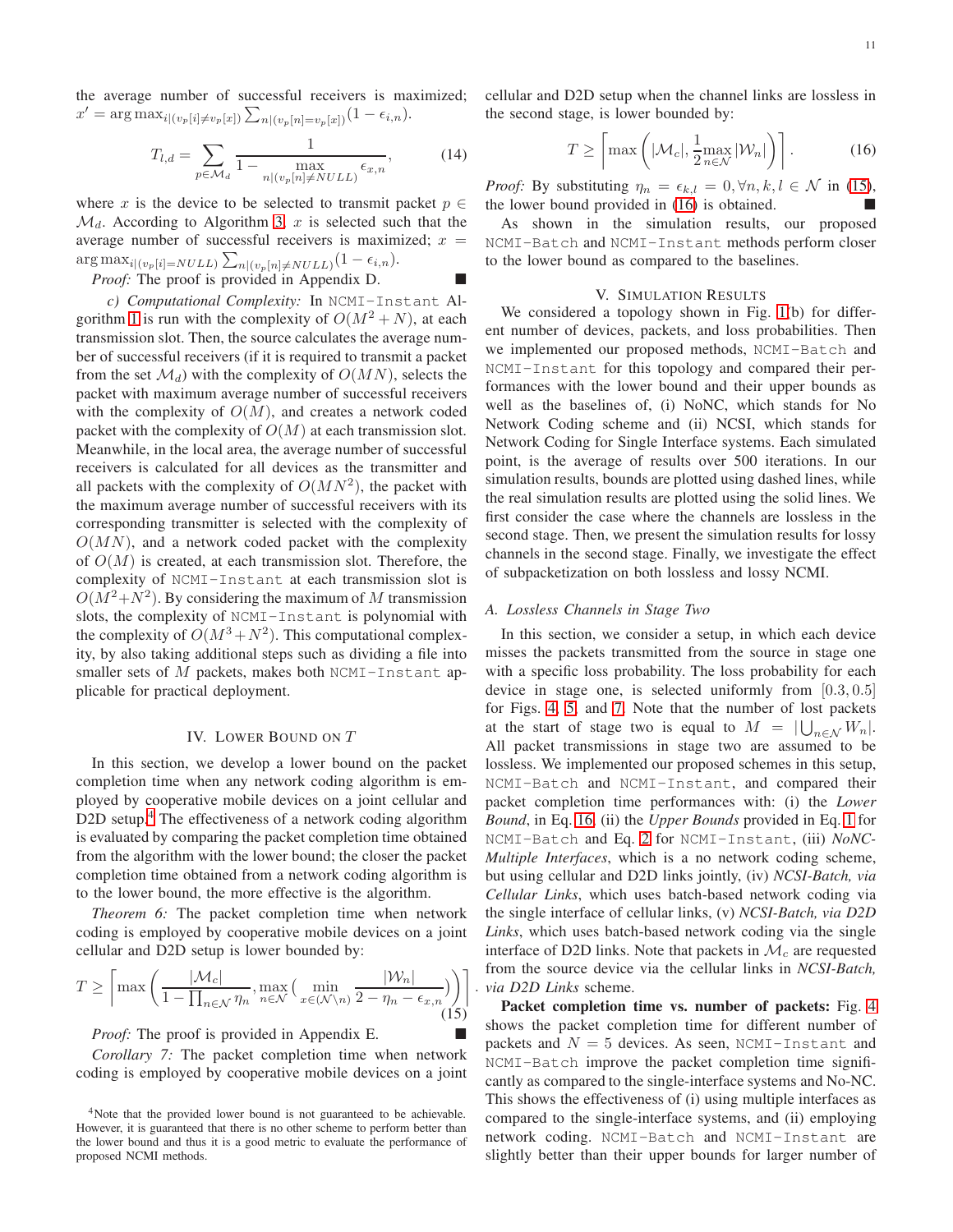

(a) Packet completion time vs. number of packets



(b) Zoomed version of (a)

<span id="page-11-0"></span>Fig. 4. (a) Packet completion time vs. number of packets for NCMI-Instant and NCMI-Batch as compared to the lower bound and their upper bounds as well as baselines, when the channels are lossless in stage two. (b) Zoomed version of (a).



<span id="page-11-1"></span>Fig. 5. Packet completion time vs. number of devices for NCMI-Instant and NCMI-Batch as compared to the lower bound and their upper bounds as well as baselines, when the channels are lossless in stage two.

lost packets, because the upper bounds give the worst case performance guarantee for NCMI-Batch and NCMI-Instant. Yet, as seen in the zoomed version of the figure (*i.e.,* Fig. [4\(](#page-11-0)b)), the upper and lower bounds are very close to the actual performance of NCMI-Batch and NCMI-Instant. This shows the tightness of our upper and lower bound analysis.

Also, as seen in Fig. [4\(](#page-11-0)a), single interface cellular system has less packet completion time than single interface D2D system. The reason is that any network coded packet can be created in the source and transmitted through the cellular link, while in the local area, only the network coded packets that can be created in one of the devices can be selected to be



<span id="page-11-2"></span>Fig. 6. Packet completion time vs. loss probabilities of cellular links in stage one for NCMI-Instant and NCMI-Batch as compared to the lower bound and their upper bounds as well as baselines, when the channels are lossless in stage two.

transmitted. Therefore, the network coded packet transmitted through the cellular links may target larger number of devices than the packets that are transmitted through D2D links and thus results in less packet completion time.

Packet completion time vs. number of devices: Fig. [5](#page-11-1) shows the packet completion time for different number of devices and  $M = 50$  packets. As shown in the figure, NCMI-Batch performs very close to the lower bound and upper bounds, and better than the single-interface systems and No-NC. NCMI-Instant performs better than singleinterface systems and No-NC and worse than NCMI-Batch. The performance of NCMI-Instant gets closer to No-NC method for the larger number of devices. The reason is that the network coding opportunities of NCMI-Instant decrease in this lossless scenario when the number of devices increases, so NCMI-Instant gets closer to NoNC.

Packet completion time vs. loss probability: Fig. [6](#page-11-2) presents the packet completion time for different loss probabilities in stage one for  $M = 20$  packets and  $N = 5$  devices. In this setup, the loss probabilities of cellular links are the same for all mobile devices. As seen, the performances of NCMI schemes and the lower bound get closer to the no network coding scheme by increasing the channel losses of cellular links. In other words, when the channel losses are large, the no network coding scheme (with lower complexity than network coding schemes) has the performance close to the optimal scheme, which is defined by the lower bound.

Scalability with the Network Size: Fig. [7](#page-12-0) shows the packet completion time for different network sizes (number of packets) with  $M = 500$  packets. As seen, NCMI-Batch scales well with increasing the network size, but NCMI-Instant performs close to No-NC scheme for larger networks and fixed number of packets. In order for NCMI-Instant to perform close to its best performance, the number of packets should also be increased by increasing the size of the network. The reason for this observation is that network coding opportunities of NCMI-Instant decrease with increasing number of devices in lossless scenario (lossless in stage two). This holds for a general setup as explained next.

Let us assume that we would like to create an IDNC packet  $p_m + p_k$ . The condition to create this IDNC packet is that all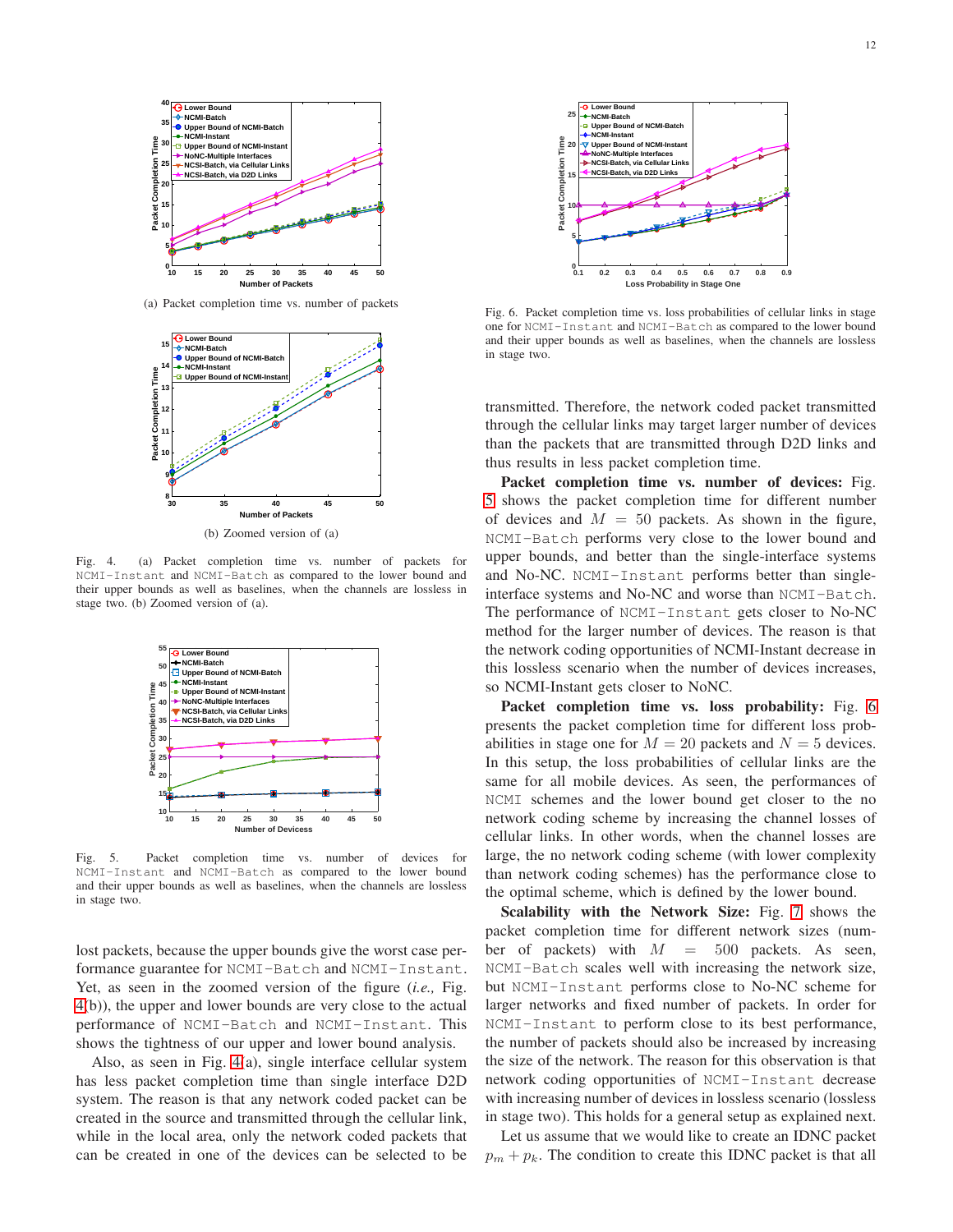

<span id="page-12-0"></span>Fig. 7. Scalability of NCMI-Instant and NCMI-Batch with the network size as compared to the lower bound and their upper bounds as well as baselines, when the channels are lossless in stage two.

devices that want  $p_m$  should have packet  $p_k$ , and all devices that want  $p_k$  should have  $p_m$ . The probability of this condition is  $\prod_{n \in \mathcal{N}_r} (1 - \eta_n)$ , where  $\mathcal{N}_r$  is the set of devices that want packet  $p_m$  or  $p_k$  and  $\eta_n$  is the loss probability at stage one. As seen, the probability of creating an IDNC packet, *i.e.,*  $\prod_{n \in \mathcal{N}_r} (1 - \eta_n)$  decreases with increasing  $|\mathcal{N}_r|$ .

## *B. Lossy Channels in Stage Two*

In this section, we consider a setup in which the packet transmissions in both stages are lossy. In stage one, all packets are transmitted from the source; each transmitted packet is lost with the loss probability of  $\eta_n$  at each device n. In stage two, two packets are broadcast simultaneously at each transmission slot; one packet is broadcast from the source and is lost with the loss probability of  $\epsilon_n$  at each device n and the other packet is broadcast from the transmitter device  $t$  (to all other devices) and is lost with the loss probability of  $\epsilon_{t,n}$  at each device n. The channel loss probabilities  $\eta_n, n \in \mathcal{N}$  and  $\epsilon_{t,n}, t, n \in \mathcal{N}$ (in both stage one and stage two) are selected uniformly from [0.15, 0.35] for Figs. [8](#page-13-1) and [9.](#page-13-2)

We implemented our proposed schemes, NCMI-Batch and NCMI-Instant in this setup and compared their packet completion time performances with the following: (i) *Lower Bound*, which is derived in [\(15\)](#page-10-3). (ii) *Upper Bounds*, provided in [\(3\)](#page-8-0) for NCMI-Batch and [\(9\)](#page-9-3) for NCMI-Instant. (iii) *NoNC-Multiple Interfaces*, which is a no network coding scheme, but using cellular and D2D links jointly. At each transmission slot, each interface selects a missing packet with the maximum average number of receivers to be broadcast to all devices. (iv) *NCSI-Batch, via D2D Links*, which uses instantly decodable network coding via the single interface of D2D links. At each transmission slot, the device with the maximum size of *Has* set is selected as the transmitter and broadcast a random combination of all packets in its *Has* set to all other devices. (v) *NCSI-Instant, via D2D Links*, which uses instantly decodable network coding via the single interface of D<sub>2</sub>D links. At each transmission slot, packets are grouped to  $\mathcal{M}_c$ ,  $\mathcal{M}_l$ , and  $\mathcal{M}_d$  sets according to Algorithm [1.](#page-4-0) Then, if  $\mathcal{M}_c$  is not empty, the packets in this set are requested to be transmitted from the source until they are received successfully by at least one of the devices. If  $\mathcal{M}_c$  is empty, the order of transmitting the packets is from the sets  $\mathcal{M}_d$  and  $\mathcal{M}_l$ ; at each transmission slot, the packet with the maximum average number of successful receiver is selected among all packets of the same set. (vi) *NCSI-Batch, via Cellular Links*, which uses batch-based network coding via the single interface of cellular links. At each transmission slot, a random combination of all packets is broadcast to all devices from the source. (vii) *NCSI-Instant, via Cellular Links*, which uses instantly decodable network coding via the single interface of cellular links. At each transmission slot, the union of the missing packets in all devices are grouped into  $\mathcal{M}_c$ ,  $\mathcal{M}_l$ , and  $\mathcal{M}_d$  sets according to Algorithm [1.](#page-4-0) The order of transmitting the packets is from the sets  $\mathcal{M}_c$ ,  $\mathcal{M}_l$  and  $\mathcal{M}_d$ .

Packet completion time vs. number of packets/number of devices: Figs. [8\(](#page-13-1)a) and (b) show the packet completion time for different number of packets and  $N = 5$  devices and Figs. [8\(](#page-13-1)c) and (d) show the packet completion time for different number of devices and  $M = 50$  packets. As seen, NCMI-Batch and NCMI-Instant improve the packet completion time significantly as compared to the singleinterface systems and No-NC. ote that NCMI-Instant significantly improves over NoNC when the number of devices increases. This is different than what we observed in Fig. [5](#page-11-1) (where NCMI-Instant gets closer to NoNC with increasing number of devices). The reason is that network coding opportunities of NCMI-Instant still exist in this scenario due to losses in stage two. Also, network coding schemes using the single interface of D2D links outperform the network coding schemes using single interface of cellular links, despite the fact that more various network coded packet can be transmitted from the cellular link than the D2D link. The reason is that the packets to satisfy each device  $n$  using D2D links can be transmitted from a variety of channel links with the loss probabilities of  $\epsilon_{t,n}$ ,  $t \in (\mathcal{N} \setminus n)$  from which the most reliable link is selected. While the packets to satisfy each device  $n$  using the cellular links can only be transmitted from the cellular link with the fixed loss probability of  $\eta_n$  and thus if  $\eta_n$  is high, there is no other more reliable link to be selected. Finally, the performance of NCMI-Instant and NCMI-Batch are close to the lower bound and their upper bounds.

## *C. Effect of Subpacketization on Lossless and Lossy NCMI*

We investigated the impact of subpacketization for a file with the size of  $M = 100$  packets and  $N = 5$  cooperating devices, and showed the results in Fig. [9.](#page-13-2) In this figure, a file with fixed size of  $M = 100$  packets is transmitted for all simulated points, and the packet completion time is measured for this file. In particular, Fig. [9](#page-13-2) presents the packet completion time of the file with  $M = 100$  packets when this file is divided into different sized subfiles. For example, in Fig. [9](#page-13-2) (b), the packet completion time of NCMI is close to 30 when subfile size is 10. This means that (i) the file of  $M = 100$  packets is divided into 10 subfiles, each with 10 packets, (ii) each subfile is coded using NCMI, and (iii) the total delay of 10 subfiles (*i.e.*, the whole file with  $M = 100$  packets) is reported. The same argument holds for all of the simulated points in Fig. [9.](#page-13-2)

As seen in the figure, the packet completion time decreases with increasing the size of subfile. This means that it would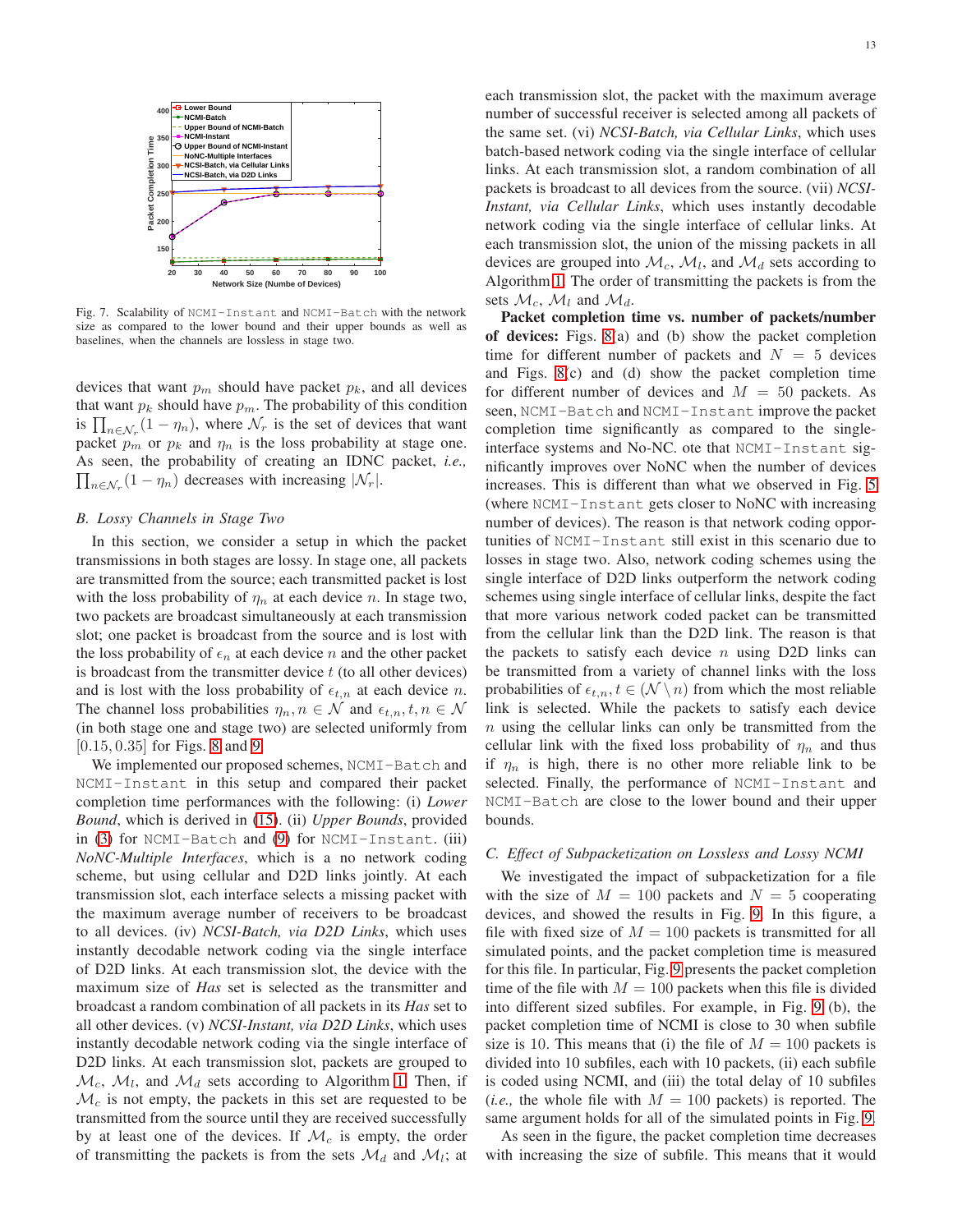

(a) Packet completion time vs. num- (b) Packet completion time vs. num- (c) Packet completion time vs. num- (d) Packet completion time vs. number of packets ber of packets ber of devices ber of devices

Fig. 8. The packet completion time performance of NCMI-Instant and NCMI-Batch as compared to the lower bound and the baselines, when the channels are lossy in stage two.

<span id="page-13-1"></span>

(a) Packet completion time vs. subfile size for lossless channels



<span id="page-13-2"></span>(b) Packet completion time vs. subfile size for lossy channels

Fig. 9. The impact of subpacketization on the packet completion time performance.

be more efficient to apply proposed methods on the whole file instead of dividing it into subfiles and apply the proposed methods on each subfile. As seen, our NCMI algorithms still significantly improve the packet completion time as compared to the baselines.

## VI. RELATED WORK

<span id="page-13-0"></span>*Network Coding for Single-Interface Systems:* The performance of network coding has been evaluated for singleinterface systems in literature. The problem of minimizing the number of broadcast transmissions required to satisfy all devices is considered in [\[17\]](#page-14-13), and the bounds for packet completion time are developed. A deterministic linear network coding algorithm that minimizes the number of broadcast transmissions is considered in [\[22\]](#page-14-6). Minimization of the completion delay while broadcasting instantly decodable network coding packets has been considered in [\[25\]](#page-14-12). The problem of recovering the missing content using cooperative data exchange utilizing local area connections is considered in [\[18\]](#page-14-14) and [\[19\]](#page-14-15), and the lower and upper bounds on the minimum number of transmissions are developed. Deterministic algorithms for the cooperative data exchange problem with polynomial time are designed in [\[26\]](#page-14-16) and [\[20\]](#page-14-17). In our previous work, [\[27\]](#page-14-18), we considered data exchange problem for multimedia applications and proposed content-aware network coding schemes that improves content quality and reduces the packet completion time using D2D links only. As compared to [\[27\]](#page-14-18), we consider cooperative mobile devices in the joint cellular and D2D setup, and develop a network coding scheme for this setup in this paper.

*Multiple-Interface Systems:* The performance of WiFi-only, cellular-only, and multiple-interface (WiFi plus cellular) systems are studied and compared in [\[3\]](#page-14-2). A flexible software architecture is developed in [\[4\]](#page-14-19) by adaptively selecting available interfaces at mobile devices with the goal of improving Quality of Experience (QoE) while minimizing the energy overhead. The heterogeneity of cellular and Wi-Fi interfaces are effectively utilized to deliver data to mobile devices in [\[5\]](#page-14-20). Cooperative content delivery to mobile devices is developed in [\[6\]](#page-14-21) by taking into account the link quality of both cellular and WiFi interfaces, where a device with the best link quality is preferred in the cooperative system. The scenario of delivering same content to a group of users by using unicast cellular and D2D links is considered in [\[7\]](#page-14-22). A comprehensive survey on exploiting multiple available wireless interfaces to deliver content to cooperative mobile devices is provided in [\[8\]](#page-14-23). This line of work demonstrates the practicality of simultaneous operation of multiple interfaces including cellular and shortrange D2D links. As compared to this work, we consider how efficient network coding algorithms can be developed with provable performance guarantees for cooperative mobile devices in the joint broadcast cellular and broadcast D2D setup.

*Network Coding for Multiple-Interface Systems:* Network coding has been employed in the previous work for devices with multiple interfaces. Wireless video broadcasting with P2P error recovery is proposed by Li and Chan [\[28\]](#page-14-24). An efficient scheduling approach with network coding for wireless local repair is introduced by Saleh et al. [\[29\]](#page-14-25). Another body of work [\[30\]](#page-14-26)–[\[32\]](#page-14-27) proposes systems where there are a base station broadcasting packets and a group of smartphone users helping each other to correct errors. Compared to prior work [\[28\]](#page-14-24)–[\[32\]](#page-14-27), where each phone downloads all the data, and D2D links are used for error recovery, our scheme jointly utilizes cellular and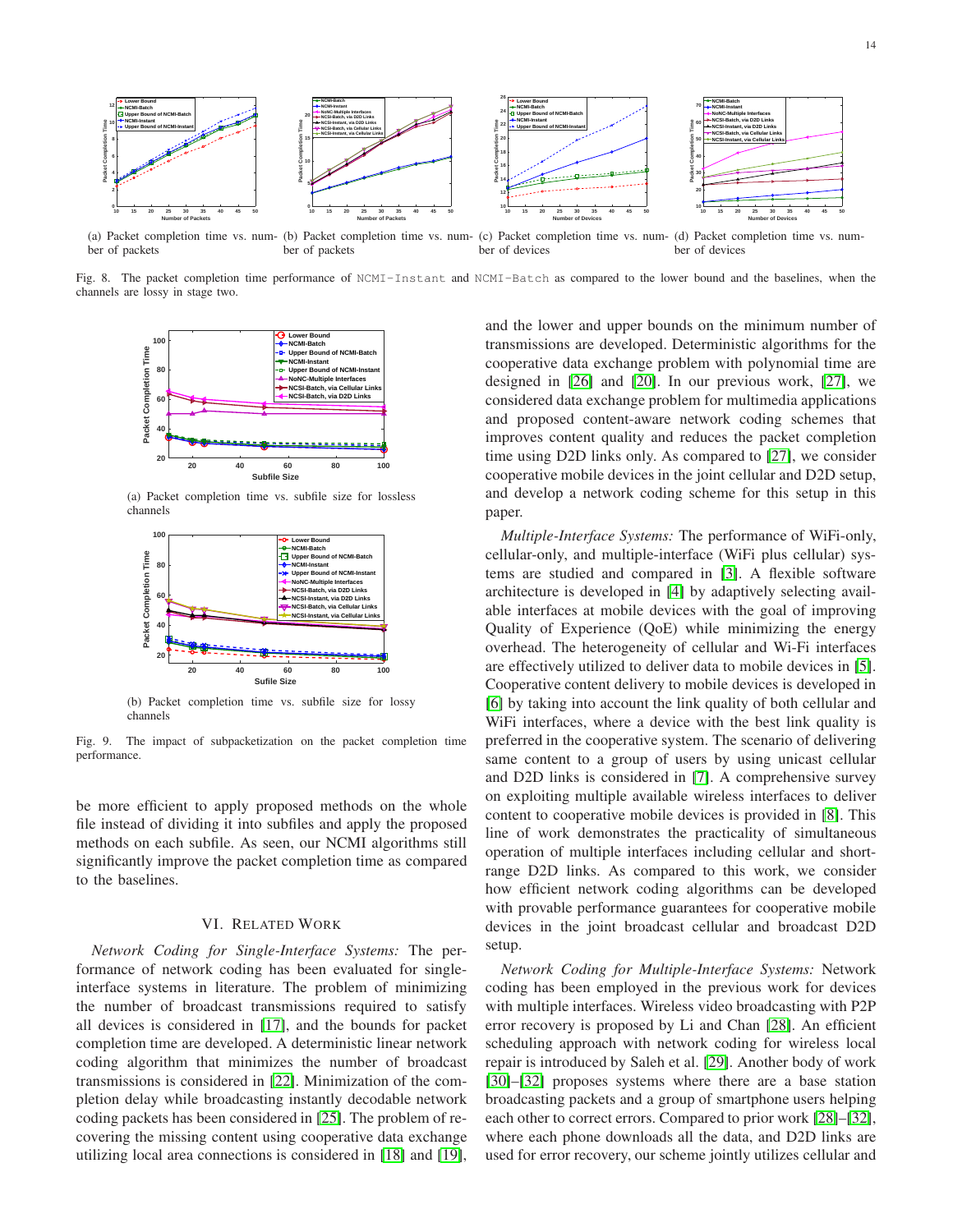D2D links and analyzes the performance of network coding in such a setup.

Simultaneous operation of multiple interfaces and employing network coding for this setup has also been considered in the previous work; [\[9\]](#page-14-28), [\[10\]](#page-14-3), [\[33\]](#page-14-29). As compared to [\[9\]](#page-14-28) and [\[10\]](#page-14-3), we consider broadcast cellular links simultaneously with D2D links for error recovery purposes, while [\[9\]](#page-14-28) and [\[10\]](#page-14-3) use unicast cellular links simultaneously with D2D links for throughput improvement purposes. Multimedia streaming to a single user is considered in [25], where multiple interfaces are used at the single user. As compared to this work, we use cooperation among mobile devices that benefit D2D links in conjunction with cellular links. Also, in this paper, we consider how efficient network coding algorithms can be developed with provable performance guarantees for cooperative mobile devices in the joint cellular and D2D setup, instead of using existing network coding algorithms. In [\[34\]](#page-14-30), the conference version of this work, we developed network coding schemes for cooperative mobile devices in the joint cellular and D2D setup, where we assumed the data transmissions are lossless. As compared to [\[34\]](#page-14-30), in this paper, we consider lossy channels and propose network coding schemes by taking into account the probabilities of channel losses as well.

## VII. CONCLUSION

<span id="page-14-9"></span>In this paper, we considered a scenario where a group of mobile devices is interested in the same content, but each device has a partial content due to packet losses over links. In this setup, mobile devices cooperate and exploit the cellular and D2D links jointly to recover the missing content. We developed network coding schemes; NCMI-Batch and NCMI-Instant for this setup, and analyzed their packet completion time. Simulation results confirm that NCMI-Batch and NCMI-Instant significantly reduce the packet completion time.

#### **REFERENCES**

- <span id="page-14-0"></span>[1] Cisco Visual Networking Index: Global Mobile Data Traffic Forecast Update, 2013 - 2018.
- <span id="page-14-2"></span><span id="page-14-1"></span>[2] Ericsson Mobility Report, August 2014.
- [3] Sh. Deng, R. Netravali, A. Sivaraman, H. Balakrishnan, "WiFi, LTE, or Both?: Measuring Multi-Homed Wireless Internet Performance," *in Proc. of ACM IMC*, Vancouver, BC, Canada, Nov. 2014.
- <span id="page-14-19"></span>[4] A. Nikravesh, Y. Guo, F. Qian, Z. M. Mao, S. Sen, "An in-depth understanding of multipath TCP on mobile devices: measurement and system design," *in ACM MobiCom*, New York, NY, Oct. 2016.
- <span id="page-14-20"></span>[5] C. Tsao, R. Sivakumar, "On effectively exploiting multiple wireless interfaces in mobile hosts," *in Proc. of CoNEXT*, Rome, Italy, Dec. 2009.
- <span id="page-14-21"></span>[6] B. Barua, Z. Khan, Z. Han, A. A. Abouzeid, M. Latva-aho, "Incentivizing Selected Devices to Perform Cooperative Content Delivery: A Carrier Aggregation-Based Approach," *in IEEE Transactions on Wireless Communication*, vol. 15, no. 7, pp. 5030-5045, July 2016.
- <span id="page-14-22"></span>[7] M. Stiemerling, S. Kiesel, "A system for peer-to-peer video streaming in resource constrained mobile environments," *in Proc. of ACM Workshop on User-provided Networking: Challenges and Opportunities (U-NET)*, Rome, Italy, Dec. 2009.
- <span id="page-14-23"></span>[8] Z. Khan, A. V. Vasilakos, B. Barua, S. Shahabuddin, H. Ahmadi, "Cooperative content delivery exploiting multiple wireless interfaces: methods, new technological developments, open research issues and a case study," *in Wireless Networks*, vol. 22, no. 6, pp. 1961-1983, Aug. 2016.
- <span id="page-14-28"></span>[9] L. Keller, A. Le, B. Cici, H. Seferoglu, C. Fragouli, A. Markopoulou, "MicroCast: Cooperative Video Streaming on Smartphones," *in Proc. of ACM MobiSys*, Low Wood Bay, Lake District, UK, June 2012.
- <span id="page-14-3"></span>[10] H. Seferoglu, L. Keller, B. Cici, A. Le, A. Markopoulou, "Cooperative Video Streaming on Smartphones," *in Proc. of Allerton*, 2011.
- [11] R. Ahlswede, N. Cai, S.-Y. R. Li, and R. W. Yeung, "Network information flow," *in IEEE Trans. on Information Theory*, vol. 46, 2000.
- <span id="page-14-4"></span>[12] S. Katti, H. Rahul, W. Hu, D. Katabi, M. Medard, and J. Crowcroft, "Xors in the air: practical wireless network coding," *in IEEE/ACM Trans. on Networking (TON)*, vol. 16, pp. 497510, 2008.
- <span id="page-14-7"></span>[13]<http://www.3gpp.org/technologies/keywords-acronyms/98-lte>
- <span id="page-14-8"></span>[14]<http://www.ericsson.com/ourportfolio/media-industry/lte-broadcast>
- <span id="page-14-5"></span>[15] https://www.qualcomm.com/products/lte/broadcast
- [16] C.-C. Wang, "On The Capacity of 1-to-K Broadcast Packet Erasure Channels with Channel Output Feedback," *in IEEE Transactions on Information Theory*, vol. 58, no. 2, pp. 931-956, Feb. 2012.
- <span id="page-14-13"></span>[17] S. El Rouayheb, M. Chaudhry, and A. Sprintson, "On the Minimum Number of Transmissions in Single-Hop Wireless Coding Networks," *in Proc. of IEEE ITW*, Lake Tahoe, CA, Sep. 2007.
- <span id="page-14-14"></span>[18] S. El Rouayheb, A. Sprintson, P. Sadeghi, "On coding for cooperative data exchange," *in Proc. of IEEE ITW*, Cairo, Egypt, Jan. 2010.
- <span id="page-14-15"></span>[19] A. Sprintson, P. Sadeghi, G. Booker, S. El Rouayheb, "A Randomized Algorithm and Performance Bounds for Coded Cooperative Data Exchange," *in Proc. of IEEE ISIT*, Austin, TX, June. 2010.
- <span id="page-14-17"></span>[20] A. Sprintson, P. Sadeghi, G. Booker, S. El Rouayheb, "Deterministic Algorithm for Coded Cooperative Data Exchange," *In Proc. of the QShine*, Houston, TX, November, 2010.
- [21] S. E. Tajbakhsh, P. Sadeghi, N. Aboutorab, "Instantly decodable network codes for cooperative index coding problem over general topologies," *in Proc. of AusCTW*, Sydney, NSW, Feb. 2014.
- <span id="page-14-6"></span>[22] M. Yu, P. Sadeghi, and N. Aboutorab, "On deterministic linear network coded broadcast and its relation to matroid theory," *in Proc. of IEEE ITW*, Hobart, Tasmania, Australia, Nov. 2014.
- <span id="page-14-10"></span>[23] G. P. Perrucci, F. H. P. Fitzek and J. Widmer, "Survey on Energy Consumption Entities on the Smartphone Platform," *in Proc. of IEEE 73rd Vehicular Technology Conference (VTC Spring)*, Yokohama, 2011.
- <span id="page-14-11"></span>[24] Y. Geng, W. Hu, Y. Yang, W. Gao and G. Cao, "Energy-Efficient Computation Offloading in Cellular Networks," *in Proc. of IEEE ICNP*, San Francisco, CA, Nov. 2015.
- <span id="page-14-12"></span>[25] S. Sorour, S. Valaee, "On Minimizing Broadcast Completion Delay for Instantly Decodable Network Coding," *in Proc. of ICC*, May 2010.
- <span id="page-14-16"></span>[26] N. Milosavljevic,S. Pawar, S. El Rouayheb, M. Gastpar,K. Ramchandran, "Deterministic Algorithm for the Cooperative Data Exchange Problem," *in Proc. of IEEE ISIT*, Saint Petersburg, Russia, Aug. 2011.
- <span id="page-14-18"></span>[27] Y. Keshtkarjahromi, H. Seferoglu, R. Ansari, Ashfaq Khokhar, "Content-Aware Instantly Decodable Network Coding over Wireless Networks," *in Proc. of IEEE ICNC*, Anaheim, CA, Feb. 2015.
- <span id="page-14-24"></span>[28] S. Li and S. Chan, "BOPPER: wireless video broadcasting with peertopeer error recovery," *in Proc. of IEEE ME*, July 2007.
- <span id="page-14-25"></span>[29] J. B. Saleh, D. Qiu, and A. K. Elhakeem, "Performance of an efficient scheduling approach to network coding for wireless local repair," *Cyber Journals: JSAT*, vol. 2, no. 1, pp. 4958, Jan. 2011.
- <span id="page-14-26"></span>[30] M. Pedersen and F. Fitzek, "Implementation and performance evaluation of network coding for cooperative mobile devices," *in Proc. of IEEE ICC*, May 2008.
- [31] M. Pedersen, J. Heide, F. Fitzek, and T. Larsen, "PictureViewer a mobile application using network coding," *in Proc. of European Wireless Conference*, May 2009, pp. 151156.
- <span id="page-14-27"></span>[32] P. Vingelmann, M. Pedersen, F. Fitzek, and J. Heide, "On-the-fly packet error recovery in a cooperative cluster of mobile devices," *in Proc. of IEEE GLOBECOM*, Dec. 2011.
- <span id="page-14-29"></span>[33] A. ParandehGheibi, M. Medard, A. Ozdaglar, S. Shakkottai, "Avoiding Interruptions A QoE Reliability Function for Streaming Media Applications," *in IEEE JSAC* , vol. 29(5), May 2011.
- <span id="page-14-30"></span>[34] Y. Keshtkarjahromi, H. Seferoglu, R. Ansari, Ashfaq Khokhar, "Network Coding for Cooperative Mobile Devices with Multiple Interfaces," *in Proc. of IEEE Milcom*, Tampa, FL, Oct. 2015.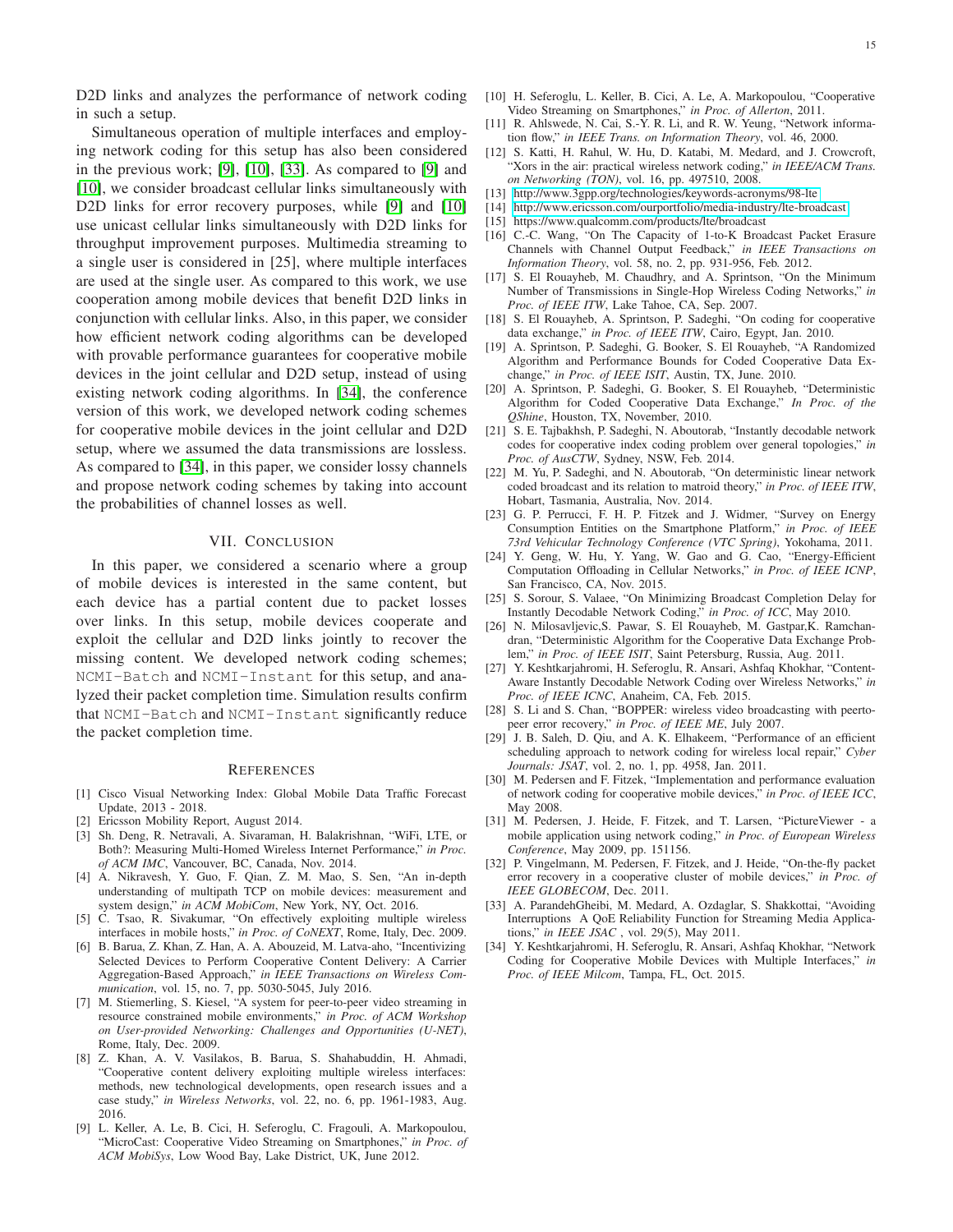In NCMI-Batch, at each transmission slot, a linear combination of all missing packets, that is innovative for all mobile devices, is broadcast from the source to all devices. Meanwhile, in the local area, the device with the largest *Has* set is selected as the transmitter; the transmitter broadcasts a linear combination of the packets in its *Has* set, that is innovative for all other devices. Therefore, the size of *Has* set for all devices except for the device with the maximum size of *Has* set (the transmitter) is increased by two and the size of *Has* set for the transmitter is increased by one. In the first transmission slot,  $x = \arg \max_{n \in \mathcal{N}} |\mathcal{H}_n|$  is selected as the transmitter so the size of  $\mathcal{H}_n, n \in (\mathcal{N} \setminus \mathcal{X})$  is increased by two and the the size of  $\mathcal{H}_x$  is increased by one. For the next transmission slots,  $x$  remains the transmitter until the size of *Has* set for one of the other devices is equal to the size of the *Has* set for x. It takes at most  $|\mathcal{H}_x| - |\mathcal{H}_n|$  transmission slots for device n to have the same size of *Has* set as device x and thus to be selected as the transmitter. Therefore, by considering  $r = \arg\min_{n \in (\mathcal{N} \setminus x)} |\mathcal{H}_n| = \arg\max_{n \in (\mathcal{N} \setminus x)} |\mathcal{W}_n|,$  it takes at most  $|\mathcal{H}_t| - |\mathcal{H}_r|$  transmission slots for the transmitter to be reselected. On the other hand, it takes at most  $M - |\mathcal{H}_x|$ transmission slots that the size of  $\mathcal{H}_x$  becomes equal to M. We consider two cases:

1)  $(M - |\mathcal{H}_x|) \leq |\mathcal{H}_x| - |\mathcal{H}_r|$ :

After at most  $M - |\mathcal{H}_x|$  transmission slots, the size of  $\mathcal{H}_x$  becomes equal to M and the size of  $\mathcal{H}_r$  is still less than the size of  $\mathcal{H}_x$ . Therefore, in the rest of the transmission slots,  $x$  remains as the transmitter and thus, the packet completion time is upper bounded by the required number of transmission slots to satisfy device r, which is equal to  $\frac{1}{2} \max_{n \in \mathcal{N}} |\mathcal{W}_n|$ .

2)  $(M - |\mathcal{H}_x|) \ge |\mathcal{H}_x| - |\mathcal{H}_r|$ :

After at most  $|\mathcal{H}_x| - |\mathcal{H}_r|$  transmission slots, the size of  $\mathcal{H}_x$  becomes equal to  $\mathcal{H}_r$ . Therefore, in the rest of the transmission slots,  $r$  and  $x$  are selected as the transmitter, alternatively; *i.e.*, in one of the transmission slots  $x$ is selected as the transmitter and in the consecutive transmission slot,  $r$  is selected as the transmitter and thus in every two consecutive transmission slots, the size of  $\mathcal{H}_r$  is increased by three. The packet completion time is upper bounded by the required number of transmission slots to satisfy device  $r$ , which is equal to  $\frac{1}{3}(|\mathcal{W}_r| + |\mathcal{W}_x|).$ 

In addition, the number of transmission slots cannot be less than  $|\mathcal{M}_c|$ . By considering this fact and the results from cases (i) and (ii), the upper bound in Theorem [1](#page-3-0) is obtained. This concludes the proof.

## APPENDIX B: PROOF OF THEOREM [3](#page-5-3)

We consider three conditions based on the relative sizes of the sets  $\mathcal{M}_c$ ,  $\mathcal{M}_l$  and  $\mathcal{M}_d$  and then calculate the maximum packet completion time obtained from each of the conditions.

1)  $|\mathcal{M}_c| \geq (|\mathcal{M}_d| + 2|\mathcal{M}_l|)$ 

Under this condition, the base station starts transmitting the packets in  $\mathcal{M}_c$ ; meanwhile, in the local area a network coded packet in  $\mathcal{M}_d$  and  $\mathcal{M}_l$  with the order

of (i)  $\mathcal{M}_d$  and (ii)  $\mathcal{M}_l$  is selected to be transmitted from one of the mobile devices. After  $|\mathcal{M}_d| + 2|\mathcal{M}_l|$ transmission slots, all the packets in  $\mathcal{M}_d$  and  $\mathcal{M}_l$  are transmitted by the cooperating devices and  $|\mathcal{M}_c|$  –  $(|\mathcal{M}_d| + 2|\mathcal{M}_l|)$  packets are left from  $\mathcal{M}_c$ ; it takes  $|\mathcal{M}_c| - (|\mathcal{M}_d| + 2|\mathcal{M}_l|)$  transmission slots for the base station to transmit these remaining packets. By summing the required number of transmission slots, the packet completion time under condition (1) is equal to:

$$
T_{(1)} = |\mathcal{M}_c| \tag{17}
$$

*Example 7:* Let us consider three mobile devices with the *Wants* sets of  $W_A = \{p_1, p_2, p_3, p_4, p_5\}, W_B =$  ${p_1, p_2, p_3, p_4, p_6, p_7}, \mathcal{W}_C = {p_1, p_2, p_3, p_4, p_6, p_8}.$ By using Algorithm [1,](#page-4-0)  $\mathcal{M}_c = \{p_1, p_2, p_3, p_4\}, \mathcal{M}_l =$  $\{p_5+p_6\},\mathcal{M}_d=\{p_7+p_8\}.$  For this example, condition (1) is met;  $|\mathcal{M}_c| = 4 > 3 = (|\mathcal{M}_d| + 2|\mathcal{M}_l|).$ Accordingly, 4 transmission slots are required; in the first transmission slot,  $p_1$  is transmitted from the base station and at the same time  $p_7 + p_8$  is transmitted from device A. In the second transmission slot,  $p_2$  is transmitted from the base station and  $p_6$  is transmitted from device A. In the third transmission slot,  $p_3$  is transmitted from the base station and  $p_5$  is transmitted from device  $B$  (or device  $C$ ). In the forth transmission slot,  $p_4$  is transmitted from the the base station.  $\Box$ 

2)  $(|\mathcal{M}_d| + 2|\mathcal{M}_l|) \geq |\mathcal{M}_c| \geq (|\mathcal{M}_d| - |\mathcal{M}_l|)$ For this condition, we consider two cases of (i)  $|M_c| \le$  $|\mathcal{M}_d|$  and (ii)  $|\mathcal{M}_c| \geq |\mathcal{M}_d|$ .

In case (i), the base station starts transmitting the packets in  $\mathcal{M}_c$ ; meanwhile in the local area the packets in  $\mathcal{M}_d$ are transmitted from  $x$  (the device that has all packets in  $\mathcal{M}_d$ ). Since  $|\mathcal{M}_c| \leq |\mathcal{M}_d|$ , after  $|\mathcal{M}_c|$  transmission slots, all the packets in  $\mathcal{M}_c$  have been transmitted by the base station and  $|\mathcal{M}_d| - |\mathcal{M}_c|$  packets are left from  $\mathcal{M}_d$ . According to condition (2),  $|\mathcal{M}_c|$  is greater than  $(|\mathcal{M}_d| - |\mathcal{M}_l|)$  and thus  $(|\mathcal{M}_d| - |\mathcal{M}_c|)$  is smaller than  $|\mathcal{M}_l|$ . Therefore, in the next  $|\mathcal{M}_d| - |\mathcal{M}_c|$  transmission slots, the remaining packets in  $\mathcal{M}_d$  is transmitted by the cooperative devices in the local area and the base station transmits the network coded packets from  $\mathcal{M}_l$ . At last,  $|\mathcal{M}_l|$  –  $(|\mathcal{M}_d| - |\mathcal{M}_c|)$  packets are left from  $\mathcal{M}_l$ ; it takes  $2/3(|\mathcal{M}_l| - (|\mathcal{M}_d| - |\mathcal{M}_c|))$  transmission slots by the source and the cooperating devices, jointly to transmit these remaining packets. By summing the required number of transmission slots, the packet completion time for case (i) is equal to  $\frac{1}{3}(2|\mathcal{M}_l| + 2|\mathcal{M}_c| + |\mathcal{M}_d|)$ .

In case (ii), the base station starts transmitting the packets in  $\mathcal{M}_c$ ; meanwhile in the local area the packets in  $\mathcal{M}_d$  are transmitted from x (the device that has all packets in  $\mathcal{M}_d$ ). Since  $|\mathcal{M}_c| \geq |\mathcal{M}_d|$ , after  $|\mathcal{M}_d|$  transmission slots, all the packets in  $\mathcal{M}_d$  have been transmitted by the cooperating devices in the local area and  $|\mathcal{M}_c| - |\mathcal{M}_d|$  packets are left from  $\mathcal{M}_c$ . According to condition (2),  $|\mathcal{M}_c|$  is smaller than  $(|\mathcal{M}_d| + 2|\mathcal{M}_l|)$  and thus  $(|\mathcal{M}_c| - |\mathcal{M}_l|)$  is smaller than  $2|\mathcal{M}_l|$ . Therefore, in the next  $|\mathcal{M}_c| - |\mathcal{M}_d|$  transmission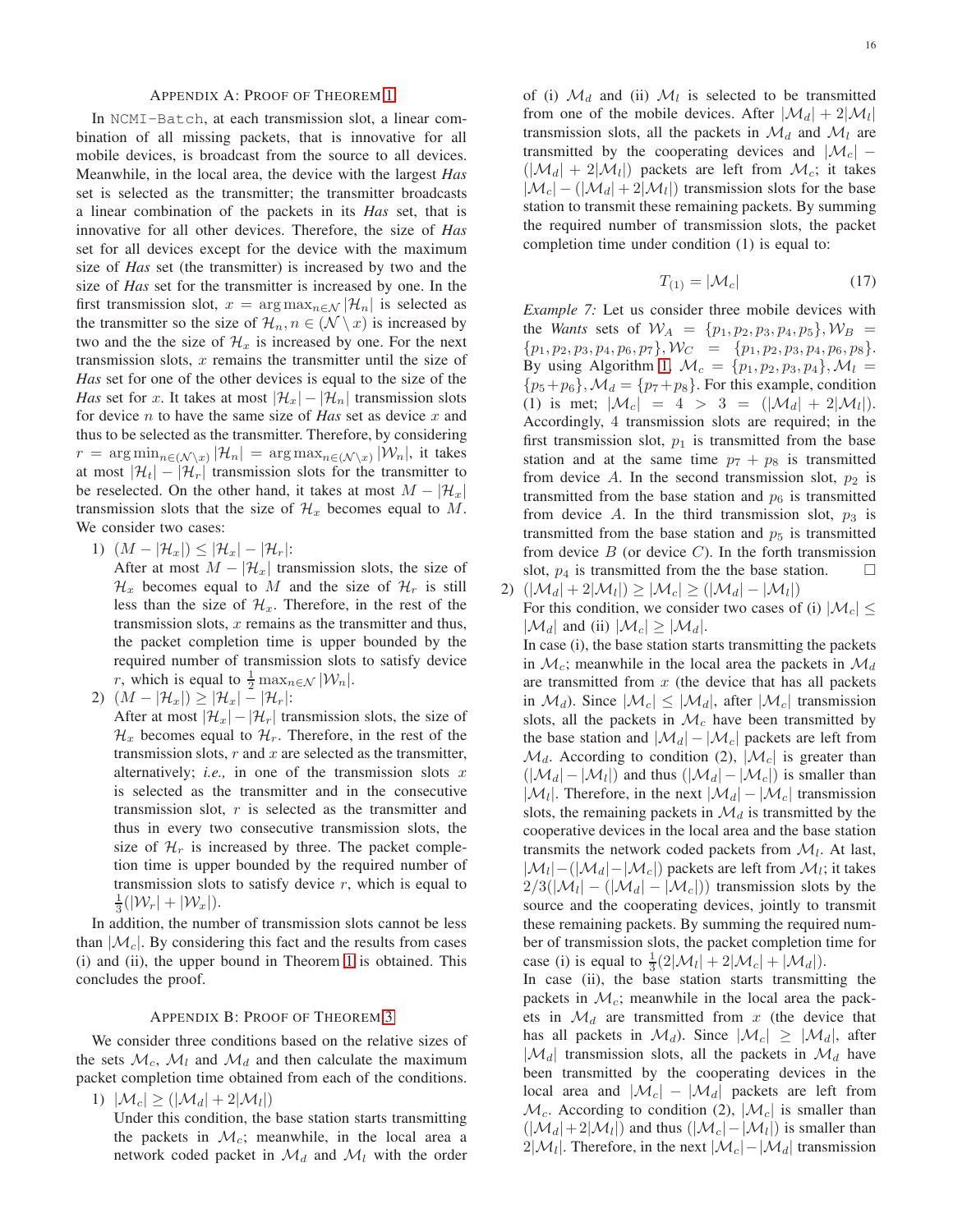slots, the base station transmits the remaining packets in  $\mathcal{M}_c$  and the cooperating devices transmit  $\frac{|\mathcal{M}_c| - |\mathcal{M}_d|}{2}$ packets from  $\mathcal{M}_l$ . At last,  $|\mathcal{M}_l| - \frac{|\mathcal{M}_c| - |\mathcal{M}_d|}{2}$  packets are left from  $|\mathcal{M}_l|$ ; it takes  $\frac{2}{3}(|\mathcal{M}_l| - \frac{|\mathcal{M}_c| - |\mathcal{M}_d|}{2})$ transmission slots by the source and the cooperating devices, jointly to transmit these remaining packets. By summing the required number of transmission slots, the packet completion time for case (ii) is equal to  $\frac{1}{3}(2|\mathcal{M}_{l}|+2|\mathcal{M}_{c}|+|\mathcal{M}_{d}|).$ 

In addition, any packet in  $\mathcal{M}_c$  contains one packet from the *Wants* set of each device by definition. On the other hand, any network coded packet in  $\mathcal{M}_l$  contains one and only one packet from the *Wants* set of each device. Therefore, the inequality  $|\mathcal{W}_n| \geq (|\mathcal{M}_c| + |\mathcal{M}_l|)$  holds for each device  $n \in \mathcal{N}$  including the device with the minimum size of *Wants* set. Therefore, the following inequality, holds:

<span id="page-16-0"></span>
$$
|\mathcal{M}_l| \le (\min_{n \in \mathcal{N}} |\mathcal{W}_n| - |\mathcal{M}_c|). \tag{18}
$$

By using the above discussion, the maximum packet completion time under condition (2) is upper bounded by:

$$
T_{(2)} = \frac{1}{3} (2|\mathcal{M}_l| + 2|\mathcal{M}_c| + |\mathcal{M}_d|)
$$
  
\n
$$
\leq \frac{1}{3} (2 \min_{n \in \mathcal{N}} |\mathcal{W}_n| + |\mathcal{M}_d|).
$$
 (19)

*Example 8:* Let us consider three mobile devices with the *Wants* sets of  $W_A = \{p_1, p_2, p_5, p_8\}, W_B =$  ${p_1, p_3, p_6, p_9, p_{11}}, \mathcal{W}_C = {p_1, p_4, p_7, p_{10}, p_{11}}.$  By using Algorithm [1,](#page-4-0)  $\mathcal{M}_c = \{p_1\}, \mathcal{M}_l = \{p_2 + p_3 +$  $p_4, p_5 + p_6 + p_7, p_8 + p_9 + p_{10}$ ,  $\mathcal{M}_d = \{p_{11}\}.$  For this example, condition (2) is met;  $(|\mathcal{M}_d| - |\mathcal{M}_l|) < |\mathcal{M}_c| <$  $(|\mathcal{M}_d| + 2|\mathcal{M}_l|)$ . Accordingly, 3 transmission slots are required; in the first transmission slot,  $p_1$  is transmitted from the base station and at the same time  $p_{11}$  is transmitted from device A. In the second transmission slot,  $p_2 + p_3 + p_4$  is transmitted from the base station and  $p_9 + p_{10}$  is transmitted from device A. In the third transmission slot,  $p_5 + p_6 + p_7$  is transmitted from the base station and  $p_8$  is transmitted from device B.  $\Box$ 3)  $|\mathcal{M}_c| \leq (|\mathcal{M}_d| - |\mathcal{M}_l|)$ 

Under this condition, the base station starts transmitting the packets in  $\mathcal{M}_c$ ; meanwhile in the local area the packets in  $\mathcal{M}_d$  are transmitted from x (the device that has all packets in  $\mathcal{M}_d$ ). After  $|\mathcal{M}_c|$  transmission slots, all packets in  $\mathcal{M}_c$  have been transmitted by the base station and  $|\mathcal{M}_d| - |\mathcal{M}_c|$  packets are left from  $\mathcal{M}_d$ . In the next  $|\mathcal{M}_l|$  transmission slots, the base station transmits all packets in  $\mathcal{M}_l$  and the cooperating devices transmit  $|\mathcal{M}_l|$  packets from  $\mathcal{M}_d$ . At last,  $|\mathcal{M}_d| - |\mathcal{M}_c| - |\mathcal{M}_l|$ packets are left from  $\mathcal{M}_d$ ; it takes  $\frac{|\mathcal{M}_d| - |\mathcal{M}_c| - |\mathcal{M}_l|}{2}$ transmission slots by the source and the cooperating devices, jointly to transmit these remaining packets. By summing the required number of transmission slots and from [18,](#page-16-0) the maximum packet completion time under condition (3) is upper bounded by:

$$
T_{(3)} = \frac{|\mathcal{M}_d| + |\mathcal{M}_c| + |\mathcal{M}_l|}{2}
$$
  

$$
\leq \frac{|\mathcal{M}_d| + \min_{n \in \mathcal{N}} |\mathcal{W}_n|}{2}
$$
 (20)

*Example 9:* Let us consider three mobile devices with the *Wants* sets of  $W_A = \{p_1, p_2\}$ ,  $W_B =$  $\{p_1, p_3, p_5, p_6, p_9\}, W_C = \{p_1, p_4, p_5, p_7, p_8, p_{10}\}.$  By using Algorithm [1,](#page-4-0)  $\mathcal{M}_c = \{p_1\}, \, \mathcal{M}_l = \{p_2 + p_3 + p_4\},\,$  $\mathcal{M}_d = \{p_5, p_6 + p_7, p_8 + p_9, p_{10}\}.$  For this example, condition (3) is met;  $|\mathcal{M}_c| < (|\mathcal{M}_d| - |\mathcal{M}_l|)$ . Accordingly, 3 transmission slots are required; in the first transmission slot,  $p_1$  is transmitted from the base station and at the same time  $p_{10}$  is transmitted from device A. In the second transmission slot,  $p_2 + p_3 + p_4$  is transmitted from the base station and  $p_8 + p_9$  is transmitted from device A. In the third transmission slot,  $p_5$  is transmitted from the base station and  $p_6 + p_7$  is transmitted from device  $A$ .

By combining the packet completion time obtained from conditions (1), (2), and (3), the upper bound of  $T_{upper,1}$  =  $\left[\max(|\mathcal{M}_c|, \frac{1}{3}(2\min_{n \in \mathcal{N}} |\mathcal{W}_n| + |\mathcal{M}_d|), \frac{1}{2}(\min_{n \in \mathcal{N}} |\mathcal{W}_n| + \right]$  $|\mathcal{M}_d|$ )] is achieved.

In addition, according to Algorithm [1,](#page-4-0) first vector  $v_m[n]$  is defined for each packet  $p_m \in \mathcal{M}$ . Then, different vectors may be combined as a network coded packet that can be transmitted from the source or the cooperating devices. In the worst case scenario, the vectors can not be combined as network coded packets. Therefore, we have at most  $M = |\mathcal{M}|$  vectors, each representing one of the packets from set M. In this case, each vector can be transmitted by a single transmission from the source or by a single transmission from the cooperating devices (if the packet represented by the vector is available in one of the devices). Under this worst case scenario, the upper bound of  $T_{upper,2} = \lceil \max(|\mathcal{M}_c|, \frac{M}{2}) \rceil$  is achieved.

By combining  $T_{upper,1}$  and  $T_{upper,2}$ , the packet completion time in Theorem [3](#page-5-3) is obtained. This concludes the proof.

#### APPENDIX C: PROOF OF THEOREM [4](#page-8-1)

In NCMI-Batch the packets are selected such that the delivered packets carry the most information about the missing packets in the local area. Therefore, the packets with the maximum average number of successful receivers are selected to be transmitted from the source and in the local area. Any other packet selection method with less average number of successful receivers delivers less information about the missing packets to devices and thus requires larger packet completion time. To find an upper bound on NCMI-Batch, we consider one of such methods, where the packet selection at each transmission slot is as follows: (i) the source transmits a random linear combination of the missing packets in all devices and (ii) in the local area, the device with the maximum size of *Has* set is selected as the transmitter and transmits a linear combination of the packets in its *Has* set. If there are multiple of such devices, they are selected alternatively as the transmitter for the rest of the transmission slots until the end of the packet completion time. As seen, the packet selection in the source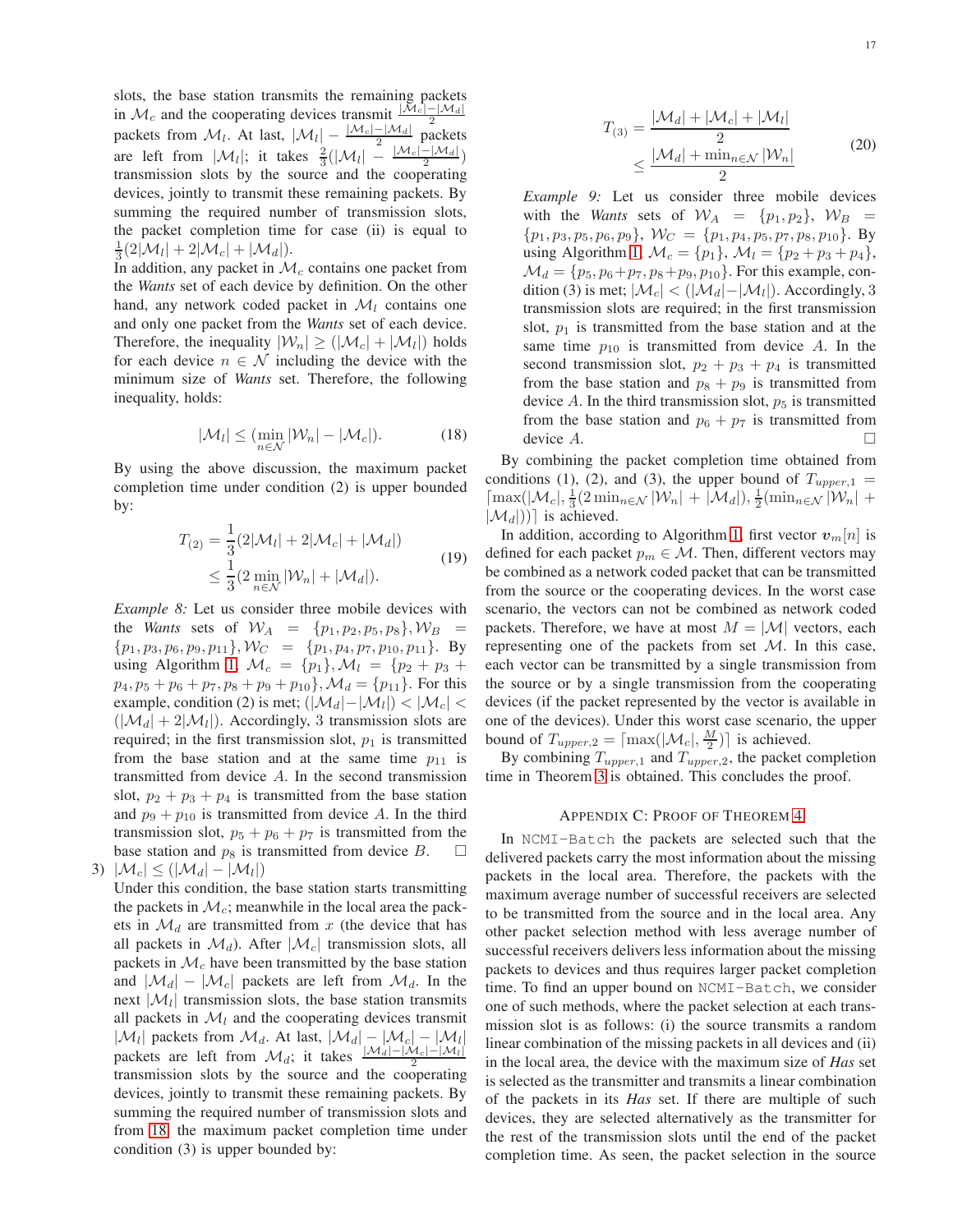for this method is the same as NCMI-Batch. But the packet selection in the local area differs from NCMI-Batch; in NCMI-Batch the packet with the maximum average number of successful receivers is selected to be transmitted, while in the mentioned method, there is no guarantee that the selected packet is associated with the maximum average number of successful receivers. Therefore, the packet completion time obtained from this mentioned method is an upper bound on the packet completion time for NCMI-Batch. In the following, we consider the worst case scenario for the considered method and calculate the average packet completion time for this scenario. The calculated packet completion time is an upper bound on the packet completion time achieved by NCMI-Batch.

At the beginning, device  $x = \arg \max_{n \in \mathcal{N}} |\mathcal{H}_n|$  is selected as the transmitter in the local area. Therefore, any other device  $n \in (\mathcal{N} \setminus \mathcal{X})$  receives two transmissions; one from the source with the probability of channel loss of  $\eta_n$  and another from x with the probability of channel loss of  $\epsilon_{x,n}$ . Device x receives only one transmission which is transmitted from the source with the probability of channel loss of  $\eta_x$ . Therefore, in average, the size of  $\mathcal{W}_x$  is reduced by  $(1 - \eta_x)$  and the size of  $W_n, n \in (N \setminus x)$  is reduced by  $(1 - \eta_n + 1 - \epsilon_{x,n}) =$  $(2 - \eta_n - \epsilon_{x,n})$  at each transmission slot until one of the devices other than  $x$  is selected as the transmitter. According to the method, a device is selected as the transmitter if it has the largest *Has* set (or smallest *Wants* set) among all devices. Therefore, x remains the transmitter until the size of *Wants* set for one of the other devices is equal to the size of *Wants* set for  $x$ . After the average of  $k$  transmission slot, the size of  $W_n, n \in (N \setminus x)$  is equal to  $|W_n| - k(2 - \eta_n - \epsilon_{x,n})$  and the size of  $\mathcal{W}_x$  is equal to  $|\mathcal{W}_x| - k(1-\eta_x)$ . Therefore, by considering device r as  $\arg \max_{n \in (\mathcal{N} \setminus x)} \frac{|\mathcal{W}_n|}{2-n_n-\epsilon}$  $\frac{|Vv_n|}{2-\eta_n-\epsilon_{x,n}}$ , it takes at most  $k = \frac{|W_r| - |W_x|}{(2 - n - \epsilon_{r-1}) - (1)}$  $\frac{|Vv_r|-|Vv_x|}{(2-\eta_r-\epsilon_x,r)-(1-\eta_x)}$  transmission slots (k is obtained by solving the equation  $|\mathcal{W}_x| - k(1-\eta_x) = |\mathcal{W}_r| - k(2-\eta_r - \epsilon_{x,r})$ for another device (which is device  $r$ ) to be selected as the transmitter in average. On the other hand, it takes at most  $\frac{|\mathcal{W}_x|}{1-\eta_x}$ transmission slots for device  $x$  to receive all required packets and the size of its *Has* set becomes equal to M. We consider two cases :

1)  $k \geq \frac{|W_x|}{1-n}$  $1-\eta_x$ 

After at most  $\frac{|\mathcal{W}_x|}{1-\eta_x}$  transmission slots, the size of *Has* set for device x is equal to M and the size of *Has* set for device  $r$  is less than  $M$ . Thus  $x$  remains the transmitter for the next transmission slots until the end of packet completion time. Therefore, the packet completion time is at most equal to the number of transmission slots required by r to be satisfied;  $T \leq \lceil \frac{|\mathcal{W}_r|}{2 - \eta_r - \epsilon_{x,r}} \rceil$ .

2)  $k \leq \frac{|W_x|}{1-n}$  $1-\eta_x$ 

After at most k transmission slots, the size of *Has* set for device r is equal to the size of *Has* set for device x. Therefore, according to the method, these devices are selected as the transmitter alternatively for the rest of the transmission slots until the end of the packet completion time. In this way, the sizes of  $W_r$  and  $W_x$ are reduced by  $(1 - \eta_r) + (2 - \eta_r - \epsilon_{x,r})$  and  $(1 - \eta_x)$  +  $(2 - \eta_x - \epsilon_{r,x})$  in every two consecutive transmission

slots after the first  $k$  transmission slots, respectively and thus it takes at most  $T_r = k + 2 \frac{|W_r| - k(2 - \eta_r - \epsilon_{x,r})}{3 - 2\eta_r - \epsilon_{x,r}}$ and  $T_x = k + 2 \frac{|W_x| - k(1 - \eta_x)}{3 - 2\eta_x - \epsilon_{r,x}}$  transmission slots for devices  $r$  and  $x$ , respectively to be satisfied. By replacing  $k = \frac{|\mathcal{W}_r| - |\mathcal{W}_x|}{(2 - n - \epsilon - \epsilon)^{-1}}$  $\frac{|V_v| - |V_v|}{(2 - \eta_r - \epsilon_{x,r}) - (1 - \eta_x)}$  in the obtained expression for  $T_x$  and  $T_r$ , equations [5](#page-8-2) and [6](#page-8-3) is obtained. The total required number of transmission slots is equal to maximum of  $T_x$  and  $T_r$ .

In addition, each packet in  $\mathcal{M}_c$  can only be transmitted from the source until at least one of the devices can receive it successfully. Each packet that is transmitted from the source is received successfully by at least one of the devices with probability of  $1 - \prod_{n \in \mathcal{N}} \eta_n$ . Therefore, it takes  $\frac{1}{1 - \prod_{n \in \mathcal{N}} \eta_n}$  transmissions for each packet in  $\mathcal{M}_c$  to be received successfully by at least one of the devices and thus the number of transmission slots cannot be less than  $\lceil \frac{|\mathcal{M}_c|}{1 - \prod_{n \in \mathcal{N}} \eta_n} \rceil$ . By considering this fact and the results from cases  $(1)$  and  $(2)$ , the upper bound in Theorem [1](#page-3-0) is obtained. This concludes the proof.

#### APPENDIX D: PROOF OF THEOREM [5](#page-9-4)

We consider the initial sets of  $\mathcal{M}_c$ ,  $\mathcal{M}_l$ , and  $\mathcal{M}_d$  constructed for the first transmission slot of NCMI-Instant. The calculated number of transmission slots to transmit all the packets in these sets gives an upper bound on the packet completion time by NCMI-Instant. The reason is that in NCMI-Instant, the packet completion time is improved by updating the sets  $\mathcal{M}_c$ ,  $\mathcal{M}_l$ , and  $\mathcal{M}_d$  at each transmission slot and thus the resulted packet completion time from NCMI-Instant is less than the packet completion time resulted from NCMI-Instant without updating the sets  $\mathcal{M}_c$ ,  $\mathcal{M}_l$ , and  $\mathcal{M}_d$  at each transmission slot *(i.e., these sets are set* to their initializations at the beginning of the first transmission slot). In the following, we first derive the expressions for the average packet completion times for the source to transmit the packets in  $\mathcal{M}_c$ ,  $\mathcal{M}_l$ , and  $\mathcal{M}_d$ , denoted by  $T_{s,c}$  (Eq. [10\)](#page-9-5),  $T_{s,l}$  (Eq. [11\)](#page-9-6), and  $T_{s,d}$  (Eq. [12\)](#page-9-7), respectively and the expressions for the average packet completion times for the devices in the local area to transmit the packets in  $\mathcal{M}_l$ , and  $\mathcal{M}_d$ , denoted by  $T_{l,l}$  (Eq. [13\)](#page-9-8), and  $T_{l,d}$  (Eq. [14\)](#page-10-5), respectively. Then, we calculate the average packet completion time when  $NCMI-Instant$ , without updating the sets  $\mathcal{M}_c$ ,  $\mathcal{M}_l$ , and  $\mathcal{M}_d$  at each transmission slot, is used to recover the missing packets in all devices.

The average number of transmissions from the transmitter (or the source) required to satisfy a device is equal to  $1/(1-\epsilon)$ , where  $\epsilon$  is the link loss between the transmitter (or the source) and the device. The average number of transmissions required to satisfy a set of targeted receivers is restricted by the required number of transmissions for the receiver with the maximum channel loss. This proves Eqs. [10,](#page-9-5) [11,](#page-9-6) [12,](#page-9-7) and [14.](#page-10-5) To transmit packet p in  $\mathcal{M}_l$  from the cooperating devices in the local area, first device  $t$  (with the maximum average number of successful receivers) is selected among all devices to transmit a partial of the packet. The set of targeted receivers for this transmission is  $\{n \mid (v_p[n] \neq v_p[x])\}$ . Therefore, it takes an average of  $\frac{1}{1 - max_{n|(v_p[n] \neq v_p[x])} \epsilon_{x,n}}$  transmissions to transmit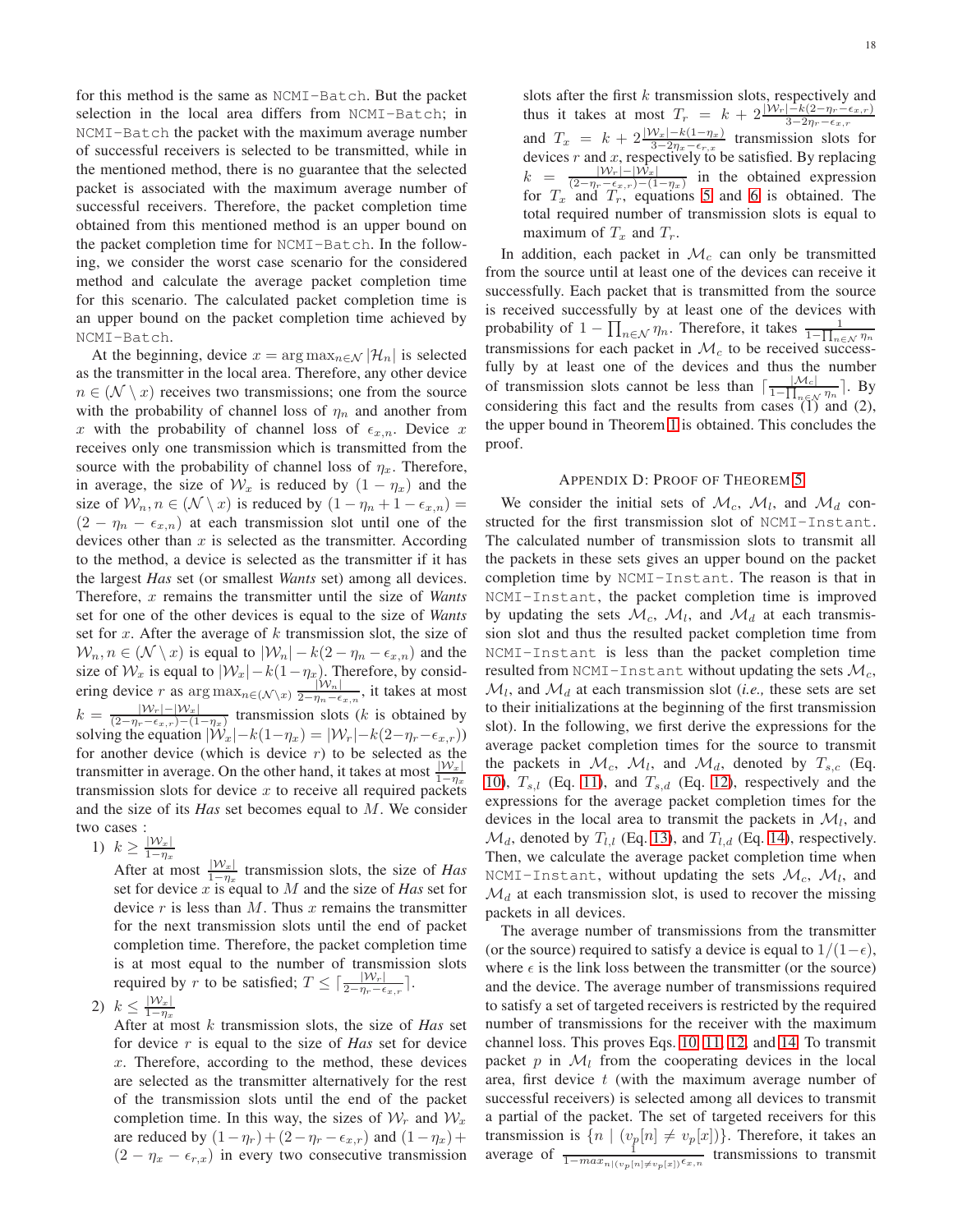partial of packet  $p$  (the first term in Eq. [13\)](#page-9-8). Then, the residual part of p, which includes the uncoded packet in  $p$  that is wanted by device x  $(v_p[x])$ , is transmitted. This packet is transmitted from,  $x'$ , the device with the maximum number of successful receivers, and targets the devices in the set  ${n \mid (v_p[n] = v_p[x])}.$  Therefore, it takes an average of  $\frac{1}{1 - max_{n|(v_p[n] = v_p[x]) \epsilon_{x',n}}}$  transmissions to transmit residual of packet  $p$  (the second term in Eq. [13\)](#page-9-8). This proves Eq. [13.](#page-9-8)

To prove Eq. [3,](#page-8-0) we first consider two cases based on the relative packet completion time for transmitting the packets in the sets  $\mathcal{M}_c$ ,  $\mathcal{M}_l$ , and  $\mathcal{M}_d$  and then calculate the average packet completion time obtained from each of these cases.

1)  $T_{s,c} \geq (T_{l,l} + T_{l,d})$ 

Under this condition, the source starts transmitting the packets in  $\mathcal{M}_c$ , which takes the average of  $T_{s,c}$  transmissions. Meanwhile the packets in the set  $\mathcal{M}_n$  =  $\mathcal{M}_l \cup \mathcal{M}_d$  are transmitted in the local area, which takes the average of  $T_{l,l} + T_{l,d}$  transmissions. After  $T_{l,l} + T_{l,d}$ transmission slots, all the packets in  $\mathcal{M}_d$  and  $\mathcal{M}_l$  are transmitted in the local area and the average of  $|\mathcal{M}_c|$  –  $|\mathcal{M}_c|(T_{l,l}+T_{l,d})$  $\frac{T_{l,l}+T_{l,d})}{T_{s,c}} = \frac{|\mathcal{M}_c|(T_{s,c}-T_{l,l}-T_{l,d})}{T_{s,c}}$  $\frac{c - I_{l,l} - I_{l,d}}{T_{s,c}}$  packets are left from  $\mathcal{M}_c$ ; it takes an average of  $\frac{|\mathcal{M}_c|(T_{s,c}-T_{l,t}-T_{l,d})}{T_{s,c}} \times$  $\frac{T_{s,c}}{|M_c|} = T_{s,c} - T_{l,l} - T_{l,d}$  transmissions for the source to transmit these packets. By summing the required number of transmission slots, the average packet completion time under condition (1) is equal to:

$$
T_{(1)} = T_{s,c} \tag{21}
$$

2)  $T_{s,c} \leq (T_{l,l} + T_{l,d})$ 

Under this condition, the base station starts transmitting the packets in  $\mathcal{M}_c$ ; meanwhile the packets in the set  $\mathcal{M}_n = \mathcal{M}_l \cup \mathcal{M}_d$  are transmitted in the local area. Since  $T_{s,c} \le (T_{l,l} + T_{l,d})$ , after  $T_{s,c}$ transmission slots, all the packets in  $\mathcal{M}_c$  have been transmitted by the source and the average of  $|\mathcal{M}_d|$  +  $|M_l| = \frac{I_{s,c}(|\mathcal{M}_l|+|\mathcal{M}_d|)}{T_{l,l}+T_{l,d}} = \frac{(I_{l,l}+I_{l,d}-T_{s,c})(|\mathcal{M}_l|+|\mathcal{M}_d|)}{T_{l,l}+T_{l,d}}$ <br>packets are left from  $\mathcal{M}_n$ ; It takes the average of<br> $(T_{l,l}+T_{l,d}-T_{s,c})(|\mathcal{M}_l|+|\mathcal{M}_d|) \times (T_{l,l}+T_{l,d})(T_{s,l}+T_{s,d}) \times$  $\left| -\frac{T_{s,c}(|\mathcal{M}_l|+|\mathcal{M}_d|)}{T_{s,l}+T_{s,l}} \right| = \frac{(T_{l,l}+T_{l,d}-T_{s,c})(|\mathcal{M}_l|+|\mathcal{M}_d|)}{T_{s,l}+T_{s,l}}$  $\frac{(T_{l,l}+T_{l,d}-T_{s,c})(|\mathcal{M}_l|+|\mathcal{M}_d|)}{T_{l,l}+T_{l,d}} \times \frac{(\overline{T_{l,l}}+T_{l,d})(T_{s,l}+T_{s,d})}{(\overline{T_{l,l}}+T_{l,d})+(\overline{T_{s,l}}+T_{s,d})} \times \ \frac{1}{|\mathcal{M}_l|+|\mathcal{M}_d|} = \frac{(T_{s,l}+T_{s,d})(T_{l,l}+T_{l,d}-T_{s,c})}{(T_{l,l}+T_{l,d}+T_{s,l}+T_{s,d})}$  transmission  $|M_l|+|M_d|$  –  $(T_{l,l}+T_{l,d}+T_{s,l}+T_{s,d})$  dansifies do transmit these packets by using both the source and the cooperating devices in the local area. By summing the required number of transmission slots, the packet completion time under condition (2) is equal to:

$$
T_{(2)} = T_{s,c} + \frac{(T_{s,l} + T_{s,d})(T_{l,l} + T_{l,d} - T_{s,c})}{T_{l,l} + T_{l,d} + T_{s,l} + T_{s,d}}
$$
  
= 
$$
\frac{T_{s,c}(T_{s,l} + T_{s,d}) + T_{s,c}(T_{l,l} + T_{l,d})}{T_{l,l} + T_{l,d} + T_{s,l} + T_{s,d}}
$$
  

$$
\frac{(T_{s,l} + T_{s,d})(T_{l,l} + T_{l,d}) - T_{s,c}(T_{s,l} + T_{s,d})}{T_{l,l} + T_{l,d} + T_{s,l} + T_{s,d}}
$$
  
= 
$$
\frac{T_{s,c}(T_{l,l} + T_{l,d}) + (T_{s,l} + T_{s,d})(T_{l,l} + T_{l,d})}{T_{l,l} + T_{l,d} + T_{s,l} + T_{s,d}}
$$
  
= 
$$
\frac{(T_{l,l} + T_{l,d})(T_{s,c} + T_{s,l} + T_{s,d})}{T_{l,l} + T_{l,d} + T_{s,l} + T_{s,d}}.
$$

By combining the packet completion time obtained from conditions (1) and (2), the upper bound presented in Theorem [5](#page-9-4) is achieved. This concludes the proof.

### APPENDIX E: PROOF OF THEOREM [6](#page-10-6)

To prove Eq. [15,](#page-10-3) we first derive a lower bound on the packet completion time to recover the missing packets in device  $n$ , when the cellular and D2D links are used, jointly. This term is denoted by  $T_n$ . In the best case scenario, device n receives two simultaneous transmissions at each transmission slot, one from the source with the loss probability of  $\eta_n$  and another one from the transmitter device  $x$  with the loss probability of  $\epsilon_{x,n}$ . Therefore, the average number of packets that device n receives at each transmission slot, is equal to  $(1 - \eta_n) + (1 \epsilon_{x,n}$ ) = 2 –  $\eta_n$  –  $\epsilon_{x,n}$  and thus, in the best case scenario, it takes an average of  $\frac{|\mathcal{W}_n|}{2-\eta_n-\epsilon_{x,n}}$  transmission slots to satisfy device *n* with the transmitter device  $x$  for the transmission in the local area. Again, in the best case scenario,  $x$  is selected such that  $T_n$  is minimized. Therefore, we have:

$$
T_n \ge \frac{|\mathcal{W}_n|}{2 - \eta_n - \epsilon_{x,n}}\n\ge \min_{x \in (\mathcal{N}\backslash n)} \frac{|\mathcal{W}_n|}{2 - \eta_n - \epsilon_{x,n}}.
$$
\n(22)

By using network coding algorithms, the packet completion time to satisfy all devices is equal to maximum packet completion time required to satisfy each device. In other words, we have:

$$
T = \max_{n \in \mathcal{N}} T_n
$$
  
\n
$$
\geq \max_{n \in \mathcal{N}} (\min_{x \in (\mathcal{N}\backslash n)} \frac{|\mathcal{W}_n|}{2 - \eta_n - \epsilon_{x,n}}).
$$
 (23)

On the other hand, the packets in  $\mathcal{M}_c$  can only be sent through the cellular link, because they are not available in any of the devices and thus cannot be transmitted through D2D links. The average of required number of transmission slots for a packet in  $\mathcal{M}_c$  to be received successfully by at least one of the devices (so that it will be available to be transmitted through D2D links) is equal to  $\frac{1}{1-\prod_{n\in\mathcal{N}}\eta_n}$ . Therefore, the minimum packet completion time should be larger than  $\frac{|\mathcal{M}_c|}{1-\prod_{n\in\mathcal{N}}\eta_n}$ . Thus, the packet completion time is bounded by  $T \geq \max(\frac{|\mathcal{M}_c|}{1-\prod_{n\in\mathcal{N}}\eta_n},\max_{n\in\mathcal{N}}(\min_{x\in(\mathcal{N}\setminus n)}\frac{|\mathcal{W}_n|}{2-\eta_n-\epsilon})$  $\frac{|V_{n}|}{2-\eta_{n}-\epsilon_{x,n}}$ ). Furthermore, since the packet completion time can only have an integer value, the packet completion time is lower bounded by  $\lceil \max\left( \frac{|\mathcal{M}_c|}{1-\prod_{n\in\mathcal{N}}\eta_n}, \max_{n\in\mathcal{N}} \left( \min_{x\in(\mathcal{N}\setminus n)} \frac{|\mathcal{W}_n|}{2-\eta_n-\epsilon} \right) \rceil \right)$  $\frac{|VV_n|}{2-\eta_n-\epsilon_{x,n}}\big)\big].$ This concludes the proof.

## APPENDIX F: SIGNALLING OVERHEAD ANALYSIS

In our proposed algorithms, at each transmission slot, two network coded packets are selected to be transmitted from the two interfaces of the cellular and D2D. The decision of which network coded packet to be transmitted from the cellular links is made by the source. Meanwhile, the decisions of which network coded packet and which device to be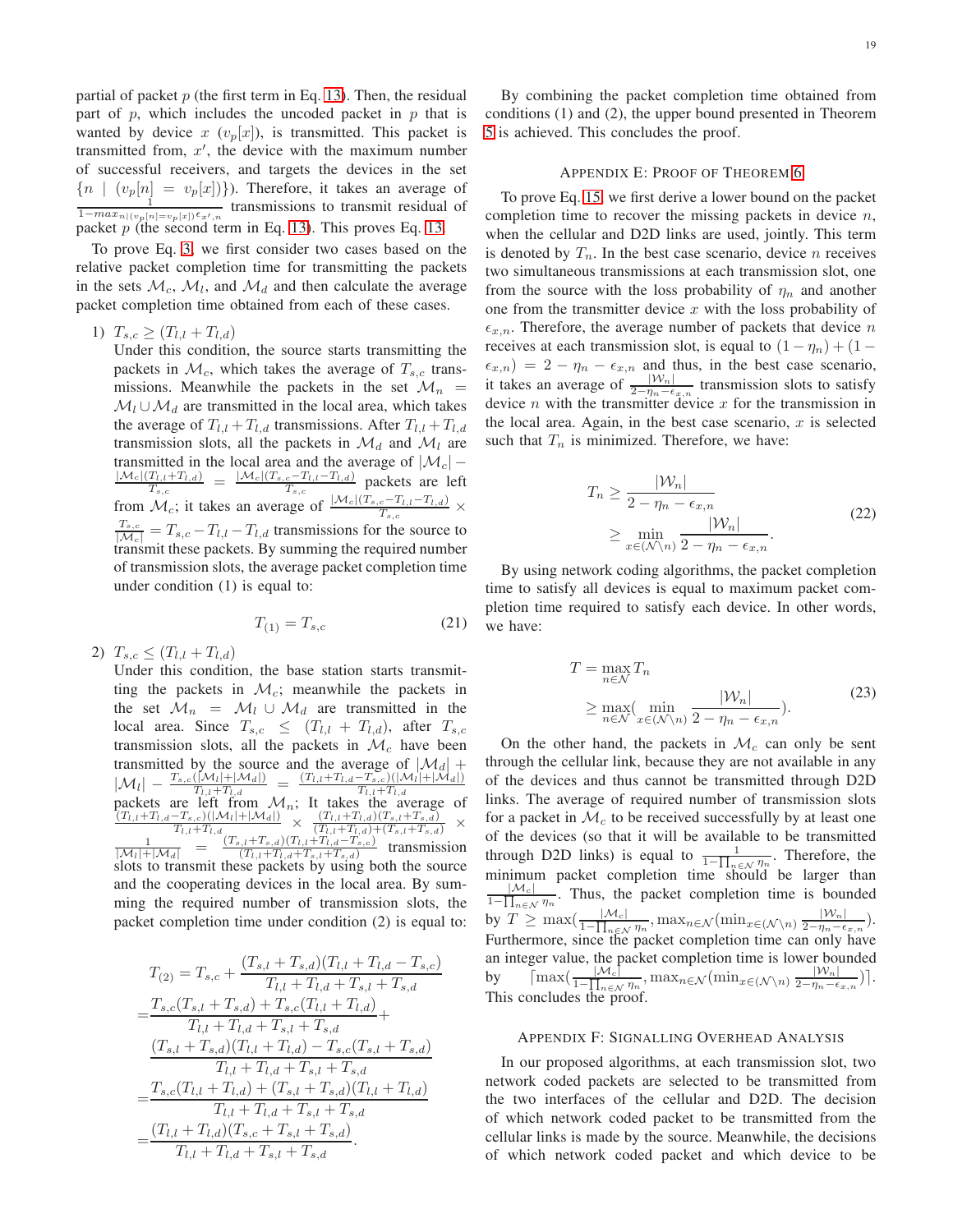selected as the transmitter in the local area, are made by the controller (which is selected randomly among mobile devices). In order for the source and the controller to make these decisions, the information about the packets that each device has received successfully, needs to be transferred to the source and the controller. Therefore, the signaling overhead at each transmission slot is the sum of (i)  $O_d$  bits for sending the controller's decision to the selected transmitter device (the controller needs to inform the transmitter device about its decision of packet transmission through D2D), (ii)  $O_{nc}$  bits as network coding overhead (the coefficients of uncoded packets in a network coded packet should be included as header in the transmitted network coded packet), and (iii)  $O_{ack}$  bits for sending acknowledgment packets from the targeted receivers at the end of the transmission to the source and controller indicating successful/unsuccessful transmissions. The signaling overhead  $O_d$  is related to the packet transmission through D2D links and the signaling overheads related to  $O_{nc}$  and  $O_{ack}$  are related to the packet transmissions through both cellular and D2D links. We analyze the signaling overhead for our proposed methods, lossy and lossless NCMI-Batch and NCMI-Instant, in detail in the following.

Stage One: In stage one, we use the single interface of cellular links for packet transmissions. Therefore, there is no packet transmissions in the local area, so  $O_d = 0$ .  $O_{nc}$  is also equal to 0 as the uncoded packets are transmitted to all devices without network coding in stage one. At the end of each packet transmission, acknowledgment packets need to be transmitted from each device to both source and controller to provide them with the required information for making packet transmission decisions in stage two. Therefore,  $O_{ack}$ for each packet transmission and each user is equal to 2 bits (1 bit for sending the acknowledgment packet to the source and one more bit for sending the acknowledgment packet to the controller). Thus, the overhead fraction per packet transmission to each user is equal to  $\frac{O_d + O_{nc} + O_{ack}}{P} = \frac{2}{P}$ , where  $P$  is the size of each uncoded packet in bits.

Stage Two, Lossless NCMI-Batch: For lossless NCMI-Batch, at each transmission slot, the controller selects one of the devices as the transmitter to send a random linear combination of the packets in its *Has* set; a packet with the size of one bit is sufficient to be transmitted from the controller to the selected transmitter to inform the transmitter to send a packet;  $O_d = 1$  bit. Then, two random linear network coded packets need to be transmitted; one from the source and another from the selected transmitter. For each random linear network coded packet, we need to include the coefficients of each uncoded packet as the packet header; e.g. a random linear combination of the packets  $p_1, p_2, ..., p_M$  is equal to the network coded packet  $p = a_1p_1 + a_2p_2 + ... + a_Mp_M$ . For transmitting the network coded packet  $p$ , all the coefficients of  $a_i, i = 1, 2, ..., M$  are added to the data packet p as a packet header. The number of bits required for displaying each coefficient is equal to  $log(F)$ , where F is the size of the field from which the coefficients are selected. Therefore,  $O_{nc}$ is equal to  $Mlog(F)$  bits for sending each network coded packet and  $2Mlog(F)$  bits for sending the two network coded packets via the two interfaces of cellular and D2D. Finally,

as the channels are lossless, all packets will be received successfully at the targeted receivers and there is no need to send acknowledgment packets at the end of each packet transmissions;  $O_{ack} = 0$ . Therefore, the overhead fraction per transmission slot is equal to  $\frac{O_d + O_{nc} + O_{ack}}{2P} = \frac{1 + 2M log(F)}{2P}$  $\frac{\text{diag}(F)}{2P}$  bits for lossless NCMI-Batch. Note that the multiplier 2 in the denominator is due to sending two network coded packets at each transmission slots over the two interfaces, each with the size of P.

Stage Two, Lossless NCMI-Instant: For lossless NCMI-Instant, at each transmission slot, the controller selects one of the devices as the transmitter and determines the set of packets to be XORed as the instantly decodable network coded packet and transmitted from the transmitter. In order for the controller to inform the transmitter which packets should be XORed, a packet with the size of  $M$  bits  $(M$  is the number of the missing packets in all devices) is required; if the *i*th bit is 1,  $p_i$  should be included in the IDNC packet and if it is equal to 0,  $p_i$  should not included in the IDNC packet. For example, assume that the controller determines the IDNC packet  $p = p_1 + p_3 + p_4$  for the set of missing packets  $\{p_1, p_2, p_3, p_4, p_5\}$ , with  $M = 5$  packets, to be transmitted from the selected transmitter. Then, the controller needs to send the packet containing  $O_d = 5$  bits of [10110] to the transmitter to inform it about its decision. Therefore,  $O_d = M$  bits for NCMI-Instant. Then, the transmitter and the source need to send IDNC packets, in which the coefficients of each uncoded packet should be included as the header. As an IDNC packet is created by XORing the uncoded packets, 1 bit is sufficient to represent the coefficient of each uncoded packet, so  $M$  bits are required for the coefficients of all uncoded packets. Therefore, the total overhead due to sending network coding coefficients of the two IDNC packets, transmitted over cellular and D2D, is equal to  $O_{nc} = 2M$  bits, at each transmission slot. Finally, since the channels are lossless,  $O_{ack} = 0$ , as discussed in the previous paragraph. Therefore, the overhead fraction per transmission slot is equal to  $\frac{O_d + O_{nc} + O_{ack}}{2P} = \frac{M + 2M}{2P} = \frac{3M}{2P}$ bits for lossless NCMI-Instant.

Stage Two, Lossy NCMI-Batch: The analysis of  $O_d$ and  $O_{nc}$  for lossy NCMI-Batch, is the same as lossless NCMI-Batch;  $O_d = 1$  bit and  $O_{nc} = 2Mlog(F)$  bits. However, since the channels are lossy here, at the end of each packet transmission, acknowledgment packets need to be transmitted from the targeted receivers to both source and controller to provide them with the information for making future packet transmission decisions. Therefore, for each packet transmission, the size of acknowledgment packet is equal to 2 bits (1 bit for sending the acknowledgment packet to the source and one more bit for sending the acknowledgment packet to the controller) for each targeted receiver. Since, at each transmission slot, two packets are transmitted, the size of overhead due to sending acknowledgement packets is 4 bits per each targeted receiver. Considering  $N_t$  as the number of targeted receivers, the total size of overhead due to sending acknowledgment packets, is equal to  $O_{ack} = 4N_t$ bits, at each transmission slot. Therefore, the overhead fraction at each transmission slot is equal to  $\frac{O_d + O_{nc} + O_{ack}}{2P}$  =